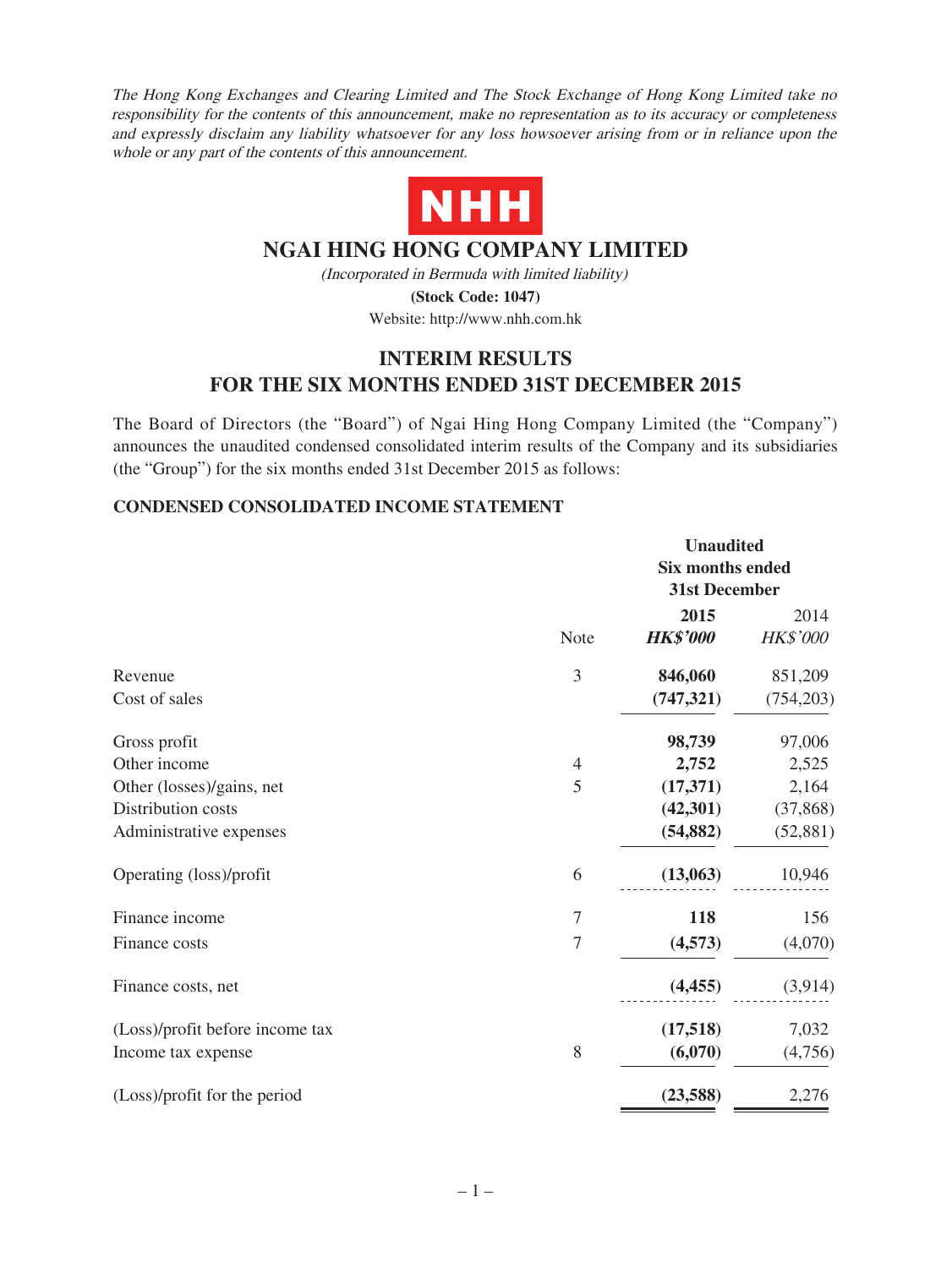|                                                             |             | <b>Unaudited</b>      |                 |
|-------------------------------------------------------------|-------------|-----------------------|-----------------|
|                                                             |             | Six months ended 31st |                 |
|                                                             |             | <b>December</b>       |                 |
|                                                             |             | 2015                  | 2014            |
|                                                             | <b>Note</b> | <b>HK\$'000</b>       | <b>HK\$'000</b> |
| Attributable to:                                            |             |                       |                 |
| Equity holders of the Company                               |             | (24, 605)             | 2,102           |
| Non-controlling interests                                   |             | 1,017                 | 174             |
|                                                             |             | (23,588)              | 2,276           |
| (Loss)/earnings per share for (loss)/profit attributable to |             |                       |                 |
| the equity holders of the Company during the period         |             |                       |                 |
| (expressed in HK cent per share)                            |             |                       |                 |
| – Basic                                                     | 10          | (6.66)                | 0.57            |
| - Diluted                                                   | 10          | (6.66)                | 0.57            |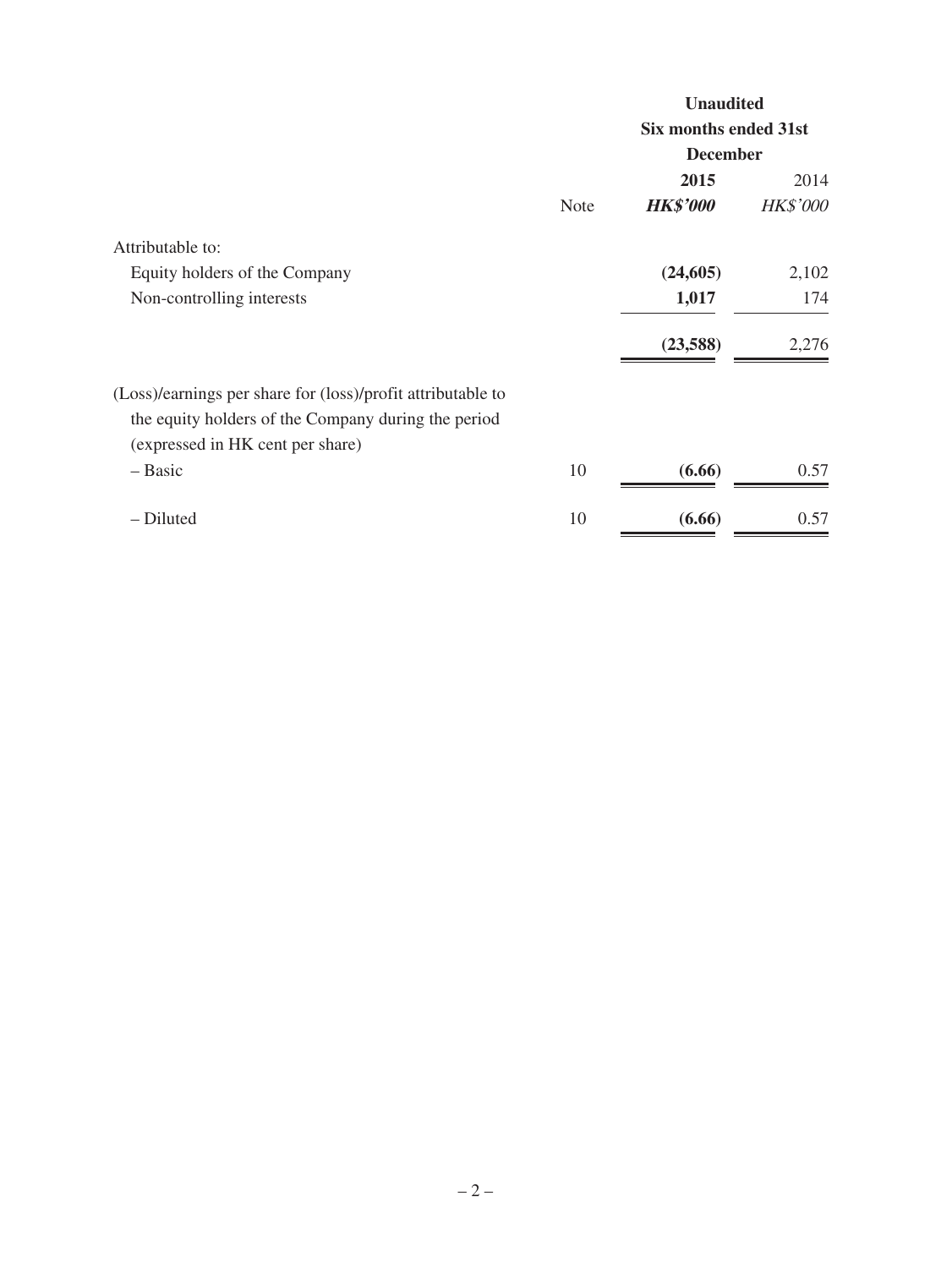# **CONDENSED CONSOLIDATED STATEMENT OF COMPREHENSIVE INCOME**

|                                                    | <b>Unaudited</b>             |                 |
|----------------------------------------------------|------------------------------|-----------------|
|                                                    | <b>Six months ended 31st</b> |                 |
|                                                    | <b>December</b>              |                 |
|                                                    | 2015                         | 2014            |
|                                                    | <b>HK\$'000</b>              | <b>HK\$'000</b> |
| (Loss)/profit for the period                       | (23,588)                     | 2,276           |
| Other comprehensive (loss)/income:                 |                              |                 |
| Item that may be reclassified subsequently         |                              |                 |
| to income statement:                               |                              |                 |
| Currency translation differences                   | (14, 515)                    | 11              |
| Other comprehensive (loss)/income for the period   | (14, 515)                    | 11              |
| Total comprehensive (loss)/income for the period   | (38, 103)                    | 2,287           |
| Total comprehensive (loss)/income attributable to: |                              |                 |
| Equity holders of the Company                      | (38, 845)                    | 2,113           |
| Non-controlling interests                          | 742                          | 174             |
|                                                    | (38, 103)                    | 2,287           |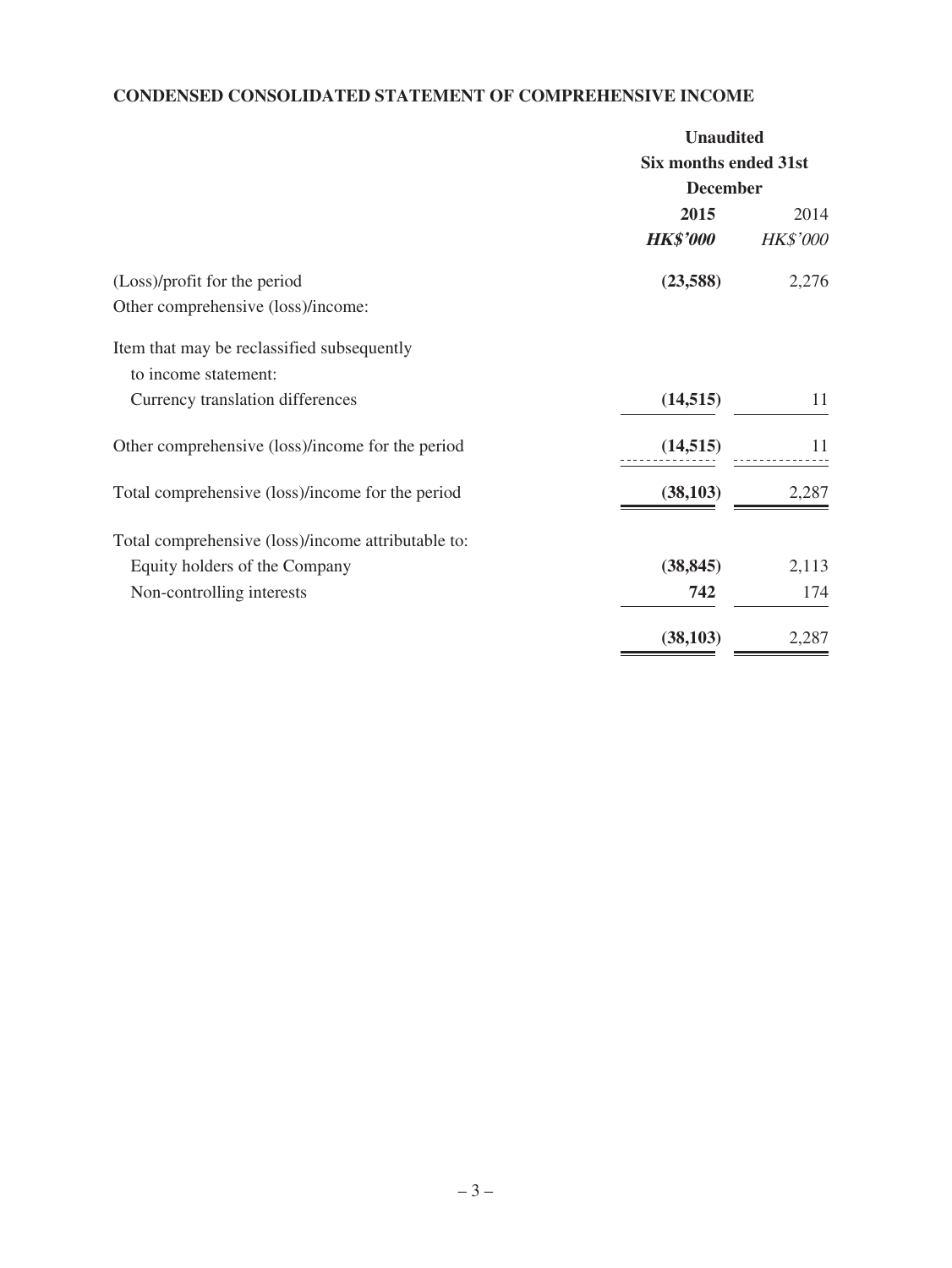## **CONDENSED CONSOLIDATED BALANCE SHEET**

| 31st December<br>2015<br><b>HK\$'000</b><br>Note<br><b>ASSETS</b><br>Non-current assets<br>125,937<br>Property, plant and equipment<br>Leasehold land and land use rights<br>23,712<br>104,728<br>Investment properties<br>Available-for-sale financial asset<br>2,000<br>Deferred income tax assets<br>5,736<br>Deposit for acquisition of land use right<br>Prepayment for property, plant and equipment<br>and renovation costs<br>2,054<br>264,167<br>Current assets<br>Inventories<br>259,596<br>Trade and bills receivables<br>11<br>285,126<br>Other receivables, prepayments and deposits<br>19,810<br>Income tax recoverable<br>306<br>Derivative financial instruments<br>Cash and bank balances<br>108,712<br>673,550<br><b>Total</b> assets<br>937,717 |  | <b>Unaudited</b> | Audited   |
|--------------------------------------------------------------------------------------------------------------------------------------------------------------------------------------------------------------------------------------------------------------------------------------------------------------------------------------------------------------------------------------------------------------------------------------------------------------------------------------------------------------------------------------------------------------------------------------------------------------------------------------------------------------------------------------------------------------------------------------------------------------------|--|------------------|-----------|
|                                                                                                                                                                                                                                                                                                                                                                                                                                                                                                                                                                                                                                                                                                                                                                    |  |                  | 30th June |
|                                                                                                                                                                                                                                                                                                                                                                                                                                                                                                                                                                                                                                                                                                                                                                    |  |                  | 2015      |
|                                                                                                                                                                                                                                                                                                                                                                                                                                                                                                                                                                                                                                                                                                                                                                    |  |                  | HK\$'000  |
|                                                                                                                                                                                                                                                                                                                                                                                                                                                                                                                                                                                                                                                                                                                                                                    |  |                  |           |
|                                                                                                                                                                                                                                                                                                                                                                                                                                                                                                                                                                                                                                                                                                                                                                    |  |                  |           |
|                                                                                                                                                                                                                                                                                                                                                                                                                                                                                                                                                                                                                                                                                                                                                                    |  |                  | 132,642   |
|                                                                                                                                                                                                                                                                                                                                                                                                                                                                                                                                                                                                                                                                                                                                                                    |  |                  | 21,510    |
|                                                                                                                                                                                                                                                                                                                                                                                                                                                                                                                                                                                                                                                                                                                                                                    |  |                  | 105,075   |
|                                                                                                                                                                                                                                                                                                                                                                                                                                                                                                                                                                                                                                                                                                                                                                    |  |                  | 2,000     |
|                                                                                                                                                                                                                                                                                                                                                                                                                                                                                                                                                                                                                                                                                                                                                                    |  |                  | 5,990     |
|                                                                                                                                                                                                                                                                                                                                                                                                                                                                                                                                                                                                                                                                                                                                                                    |  |                  | 3,273     |
|                                                                                                                                                                                                                                                                                                                                                                                                                                                                                                                                                                                                                                                                                                                                                                    |  |                  |           |
|                                                                                                                                                                                                                                                                                                                                                                                                                                                                                                                                                                                                                                                                                                                                                                    |  |                  | 2,463     |
|                                                                                                                                                                                                                                                                                                                                                                                                                                                                                                                                                                                                                                                                                                                                                                    |  |                  | 272,953   |
|                                                                                                                                                                                                                                                                                                                                                                                                                                                                                                                                                                                                                                                                                                                                                                    |  |                  |           |
|                                                                                                                                                                                                                                                                                                                                                                                                                                                                                                                                                                                                                                                                                                                                                                    |  |                  | 287,785   |
|                                                                                                                                                                                                                                                                                                                                                                                                                                                                                                                                                                                                                                                                                                                                                                    |  |                  | 276,511   |
|                                                                                                                                                                                                                                                                                                                                                                                                                                                                                                                                                                                                                                                                                                                                                                    |  |                  | 33,149    |
|                                                                                                                                                                                                                                                                                                                                                                                                                                                                                                                                                                                                                                                                                                                                                                    |  |                  | 846       |
|                                                                                                                                                                                                                                                                                                                                                                                                                                                                                                                                                                                                                                                                                                                                                                    |  |                  | 111       |
|                                                                                                                                                                                                                                                                                                                                                                                                                                                                                                                                                                                                                                                                                                                                                                    |  |                  | 88,048    |
|                                                                                                                                                                                                                                                                                                                                                                                                                                                                                                                                                                                                                                                                                                                                                                    |  |                  | 686,450   |
|                                                                                                                                                                                                                                                                                                                                                                                                                                                                                                                                                                                                                                                                                                                                                                    |  |                  | 959,403   |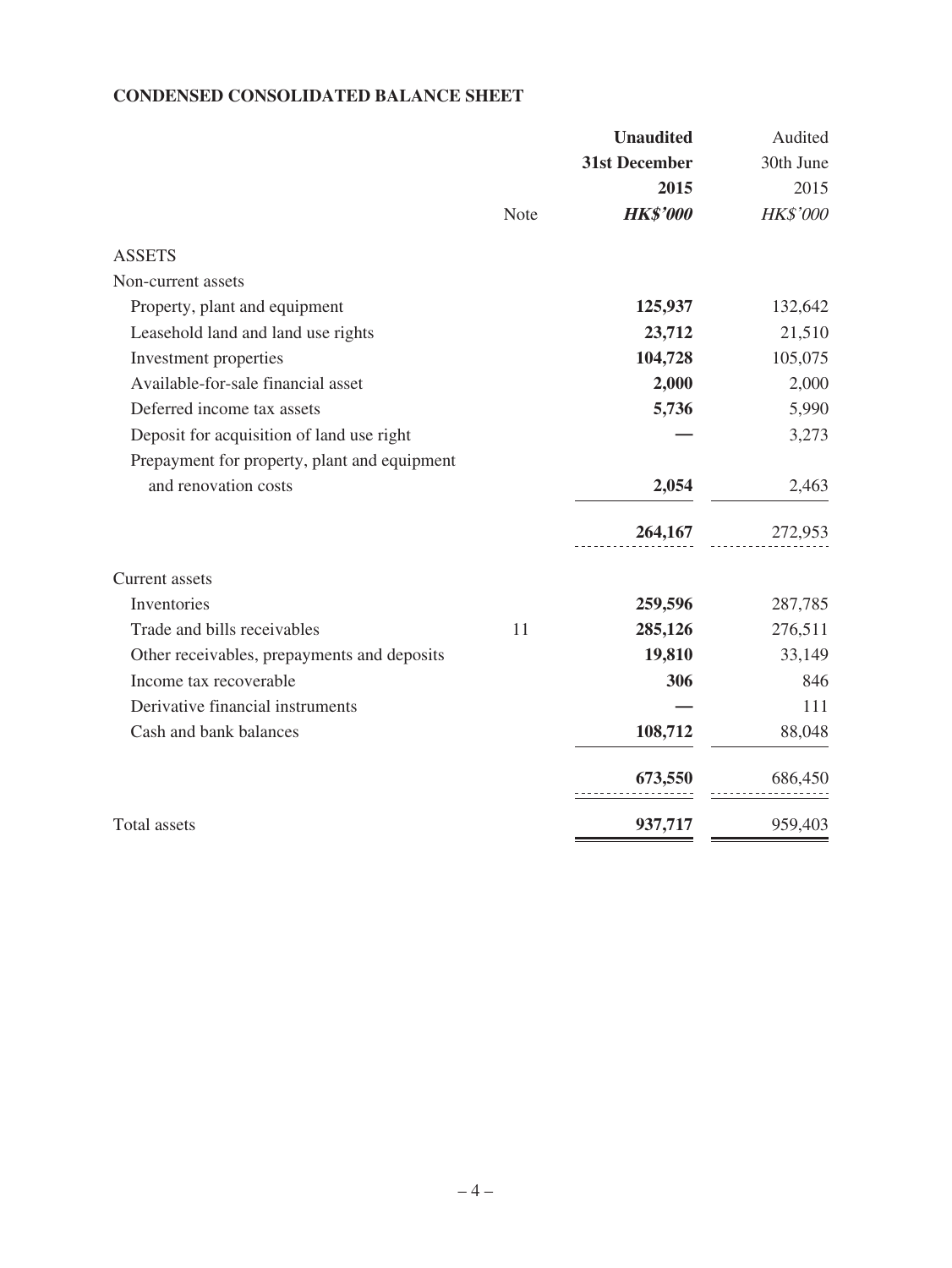|                                                |      | <b>Unaudited</b> | Audited   |
|------------------------------------------------|------|------------------|-----------|
|                                                |      | 31st December    | 30th June |
|                                                |      | 2015             | 2015      |
|                                                | Note | <b>HK\$'000</b>  | HK\$'000  |
| <b>EQUITY</b>                                  |      |                  |           |
| Capital and reserves attributable to the       |      |                  |           |
| Company's equity holders                       |      |                  |           |
| Share capital                                  |      | 36,920           | 36,920    |
| Share premium                                  |      | 62,466           | 62,466    |
| Other reserves                                 |      | 67,237           | 81,477    |
| Retained earnings                              |      | 287,935          | 316,232   |
|                                                |      | 454,558          | 497,095   |
| Non-controlling interests                      |      | 20,565           | 21,336    |
| Total equity                                   |      | 475,123          | 518,431   |
| <b>LIABILITIES</b>                             |      |                  |           |
| Non-current liabilities                        |      |                  |           |
| Deferred income tax liabilities                |      | 6,554            | 5,976     |
| <b>Current liabilities</b>                     |      |                  |           |
| Trade payables                                 | 12   | 58,607           | 71,819    |
| Other payables, deposits received and accruals |      | 29,243           | 26,241    |
| <b>Bank borrowings</b>                         |      | 340,779          | 317,469   |
| Derivative financial instruments               |      | 20,758           | 14,554    |
| Income tax payable                             |      | 6,653            | 4,913     |
|                                                |      | 456,040          | 434,996   |
| <b>Total liabilities</b>                       |      | 462,594          | 440,972   |
| Total equity and liabilities                   |      | 937,717          | 959,403   |
| Net current assets                             |      | 217,510          | 251,454   |
| Total assets less current liabilities          |      | 481,677          | 524,407   |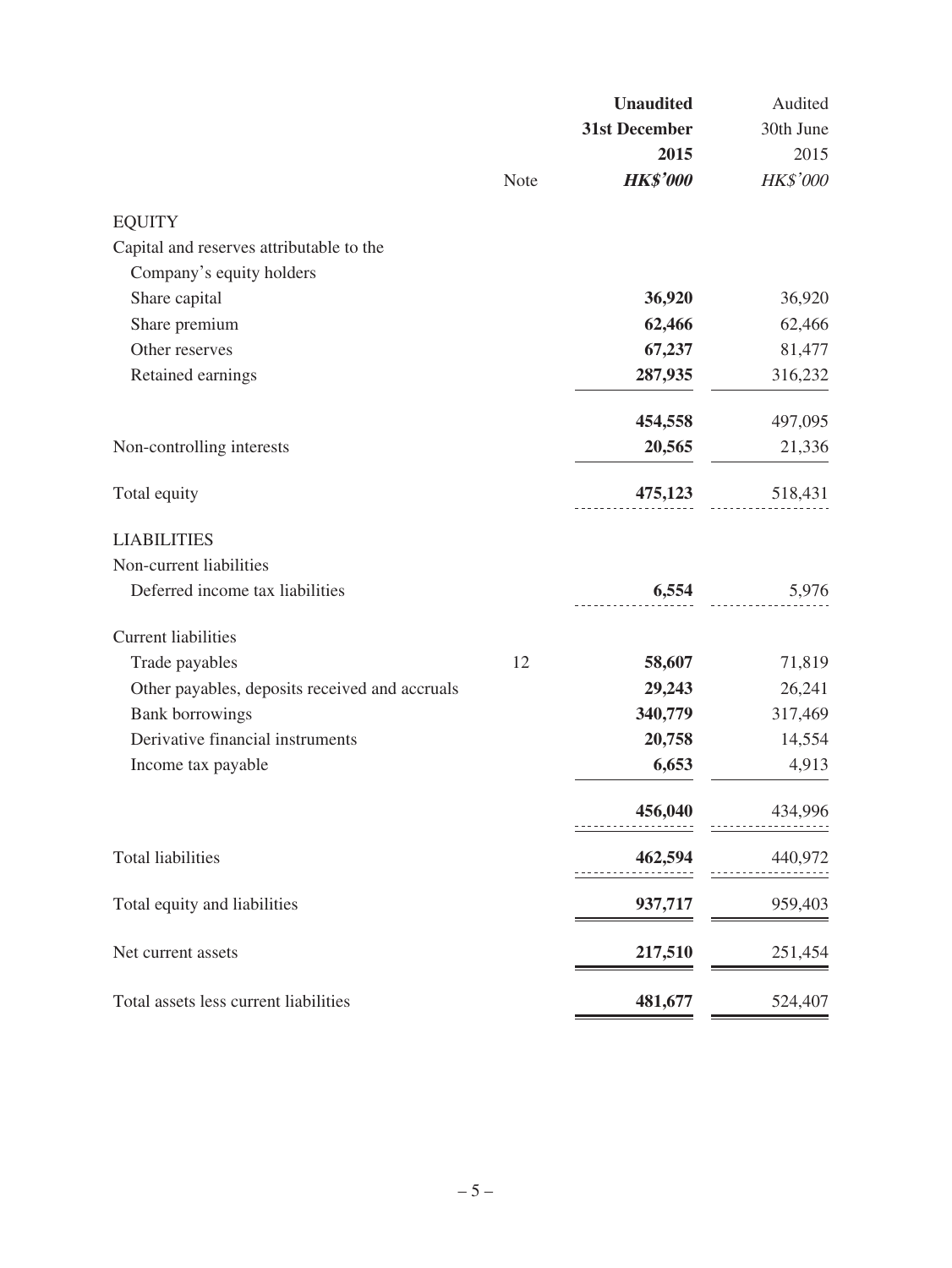**Notes** 

#### **1 Basis of preparation**

The condensed consolidated interim financial information for the six months ended 31st December 2015 has been prepared in accordance with Hong Kong Accounting Standard ("HKAS") 34 "Interim Financial Reporting". The condensed consolidated interim financial information should be read in conjunction with the annual financial statements for the year ended 30th June 2015, which have been prepared in accordance with Hong Kong Financial Reporting Standards ("HKFRS").

The preparation of interim financial information requires management to make judgements, estimates and assumptions that affect the application of accounting policies and the reported amounts of assets and liabilities, income and expense. Actual results may differ from these estimates.

In preparing the condensed consolidated interim financial information, the significant judgements made by management in applying the Group's accounting policies and the key sources of estimation uncertainty were the same as those that applied to the annual financial statements for the year ended 30th June 2015.

#### **2 Accounting policies**

Except as described below, the accounting policies applied are consistent with those of the annual financial statements for the year ended 30th June 2015, as described in those annual financial statements.

Taxes on income in the interim periods are accrued using the tax rate that would be applicable to expected total annual earnings.

There are no other amended standards or interpretations that are effective for the first time for this interim period that could be expected to have a material impact on the Group.

The following new standards and amendments to standards have been issued but are not effective for the financial year beginning 1st July 2015 and have not been early adopted by the Group:

| <b>HKFRS 14</b>                     | Regulatory Deferral Accounts <sup>1</sup>                   |
|-------------------------------------|-------------------------------------------------------------|
| HKFRS 11 (Amendment)                | Accounting for Acquisitions of Interests                    |
|                                     | in Joint Operations <sup><math>1</math></sup>               |
| HKAS 16 and HKAS 38                 | Classification of Acceptable Methods of                     |
|                                     | Depreciation and Amortisation <sup>1</sup>                  |
| HKAS 16 and HKAS 41                 | Agriculture: Bearer Plants <sup>1</sup>                     |
| HKFRS 10 and HKAS 28(Amendment)     | Sale or Contribution of Assets between an Investor and      |
|                                     | its Associate or Joint Venture <sup>1</sup>                 |
| HKAS 27 (Amendment)                 | Equity Method in Separate Financial Statements <sup>1</sup> |
| HKFRS 10 and HKFRS 12 and           | Investment Entities: Applying the Consolidation             |
| HKAS 28 (Amendment)                 | Exception $1$                                               |
| HKAS 1 (Amendment)                  | Disclosure Initiative $1$                                   |
| <b>Annual Improvements Projects</b> | Annual Improvements 2012-2014 Cycle <sup>1</sup>            |
| <b>HKFRS 15</b>                     | Revenue from Contracts with Customers <sup>2</sup>          |
| <b>HKFRS 9</b>                      | Financial Instruments <sup>2</sup>                          |
|                                     |                                                             |

(1) Effective for annual periods beginning on or after 1st January 2016

(2) Effective for annual periods beginning on or after 1st January 2018

The Directors anticipate that the adoption of above new standards and amendments to standards will not result in a significant impact on the results and financial position of the Group.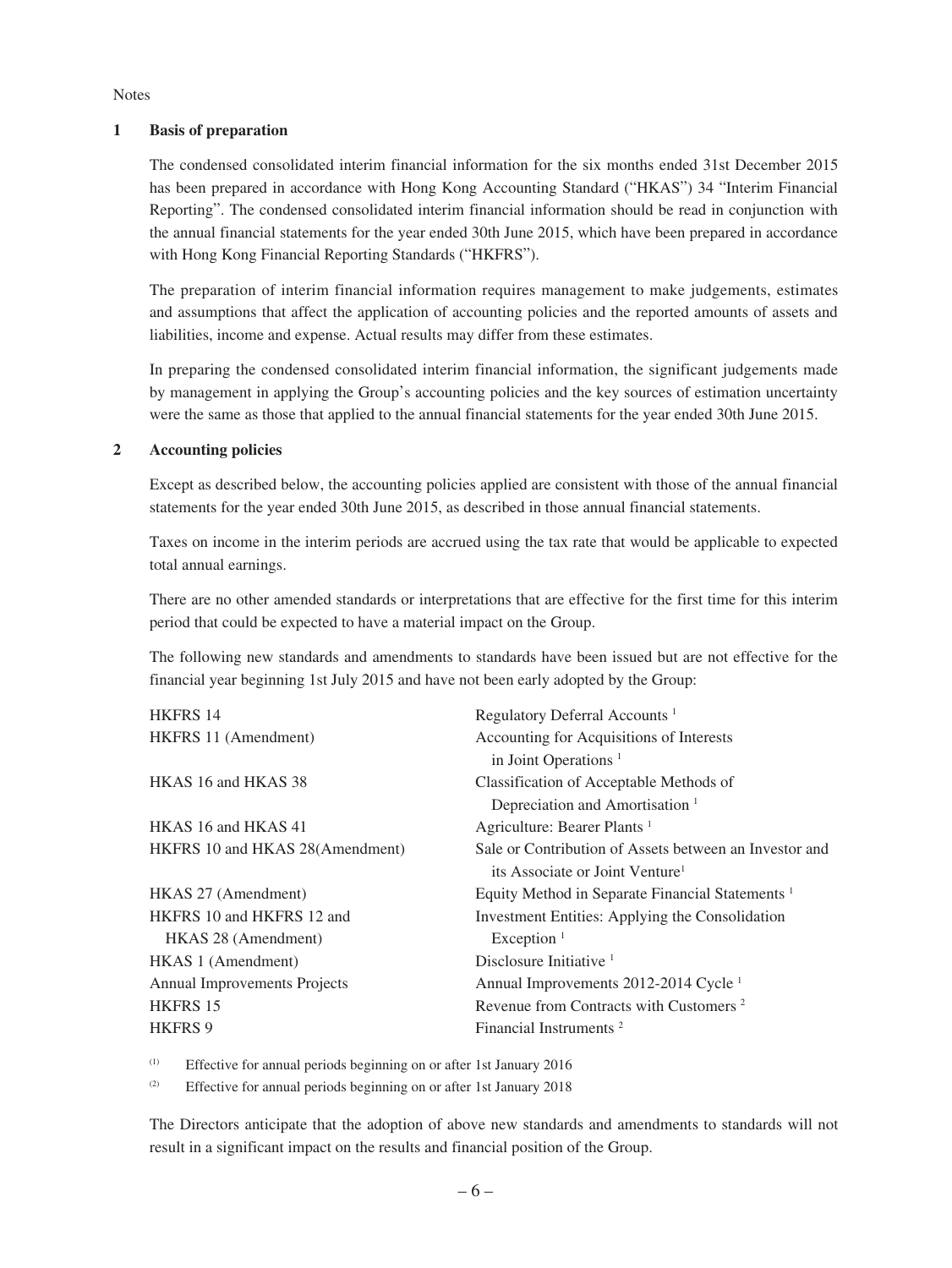#### **3 Revenue and segment information**

|                                 | <b>Unaudited</b><br>Six months ended |                 |  |
|---------------------------------|--------------------------------------|-----------------|--|
|                                 | 31st December                        |                 |  |
|                                 | 2015                                 | 2014            |  |
|                                 | <b>HK\$'000</b>                      | <b>HK\$'000</b> |  |
| Turnover                        |                                      |                 |  |
| Sales of goods                  | 844,267                              | 849,052         |  |
| Provision of logistics services | 1,793                                | 2,157           |  |
|                                 | 846,060                              | 851,209         |  |

The Group is principally engaged in the manufacturing and trading of plastic materials, pigments, colorants, compounded plastic resins and engineering plastic products.

The chief operating decision-maker ("CODM") has been identified as the Executive Directors of the Company. Management has determined the operating segments based on the reports reviewed by the CODM that are used to assess performance and allocate resources. The CODM considers the business from the operations nature and the type of products perspective, including the trading of plastic materials ("Trading"), manufacturing and sale of colorants, pigments and compounded plastic resins ("Colorants"), manufacturing and sale of engineering plastic products ("Engineering plastic") and other corporate and business activities including the provision of logistic services ("Others").

Each of the Group's operating segments represents a strategic business unit that is managed by different business unit leaders. Inter-segment transactions are entered into under the normal commercial terms and conditions that would also be available to unrelated third parties. Information provided to the CODM is measured in a manner consistent with that in the condensed consolidated interim financial information.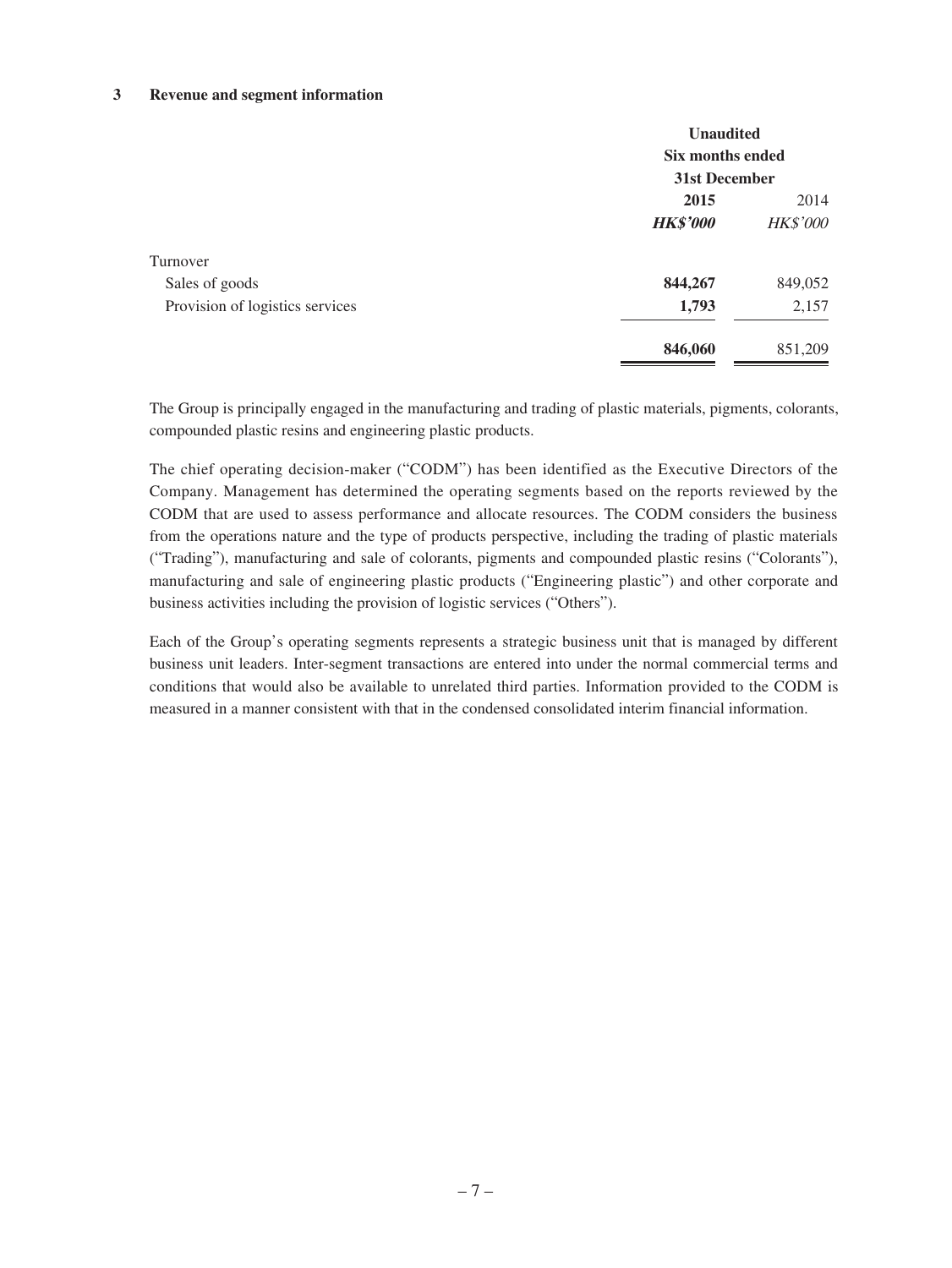The segment information provided to the CODM for the reportable segments for the six months ended 31st December 2015 is as follows:

|                                   |                    |                  | <b>Unaudited</b> |                 |                 |  |
|-----------------------------------|--------------------|------------------|------------------|-----------------|-----------------|--|
|                                   | <b>Engineering</b> |                  |                  |                 |                 |  |
|                                   | <b>Trading</b>     | <b>Colorants</b> | plastic          | <b>Others</b>   | Group           |  |
|                                   | <b>HK\$'000</b>    | <b>HK\$'000</b>  | <b>HK\$'000</b>  | <b>HK\$'000</b> | <b>HK\$'000</b> |  |
| Turnover                          |                    |                  |                  |                 |                 |  |
| $-$ Gross revenue                 | 591,665            | 189,896          | 101,466          | 1,832           | 884,859         |  |
| - Inter-segment revenue           | (36, 724)          | (1,903)          | (133)            | (39)            | (38,799)        |  |
| Revenue from external customers   | 554,941            | 187,993          | 101,333          | 1,793           | 846,060         |  |
| Segment results                   | (37, 975)          | 22,416           | 6,170            | (3,674)         | (13,063)        |  |
| Finance income                    | 43                 | 72               | 3                |                 | 118             |  |
| Finance costs                     | (3,238)            | (609)            | (558)            | (168)           | (4,573)         |  |
| (Loss)/profit before income tax   | (41, 170)          | 21,879           | 5,615            | (3, 842)        | (17,518)        |  |
| Income tax expense                |                    |                  |                  |                 | (6,070)         |  |
| Loss for the period               |                    |                  |                  |                 | (23,588)        |  |
| Non-controlling interests         |                    |                  |                  |                 | (1,017)         |  |
| Profit attributable to            |                    |                  |                  |                 |                 |  |
| equity holders of the Company     |                    |                  |                  |                 | (24, 605)       |  |
| Other information:                |                    |                  |                  |                 |                 |  |
| Additions to non-current assets   |                    |                  |                  |                 |                 |  |
| (other than financial instruments |                    |                  |                  |                 |                 |  |
| and deferred tax assets)          | 48                 | 2,258            | 2,525            | 46              | 4,877           |  |
| Depreciation of property,         |                    |                  |                  |                 |                 |  |
| plant and equipment               | 392                | 3,029            | 5,291            | 412             | 9,124           |  |
| Amortisation of leasehold land    |                    |                  |                  |                 |                 |  |
| and land use rights               | 192                | 139              | 16               | 39              | 386             |  |
| Provision for/(reversal of)       |                    |                  |                  |                 |                 |  |
| impairment of inventories         | 1,882              | (675)            | 460              | (11)            | 1,656           |  |
| Unrealised fair value loss on     |                    |                  |                  |                 |                 |  |
| derivative financial instruments  | 6,324              |                  |                  |                 | 6,324           |  |
| Realised fair value loss on       |                    |                  |                  |                 |                 |  |
| derivative financial instruments  | 9,556              |                  |                  |                 | 9,556           |  |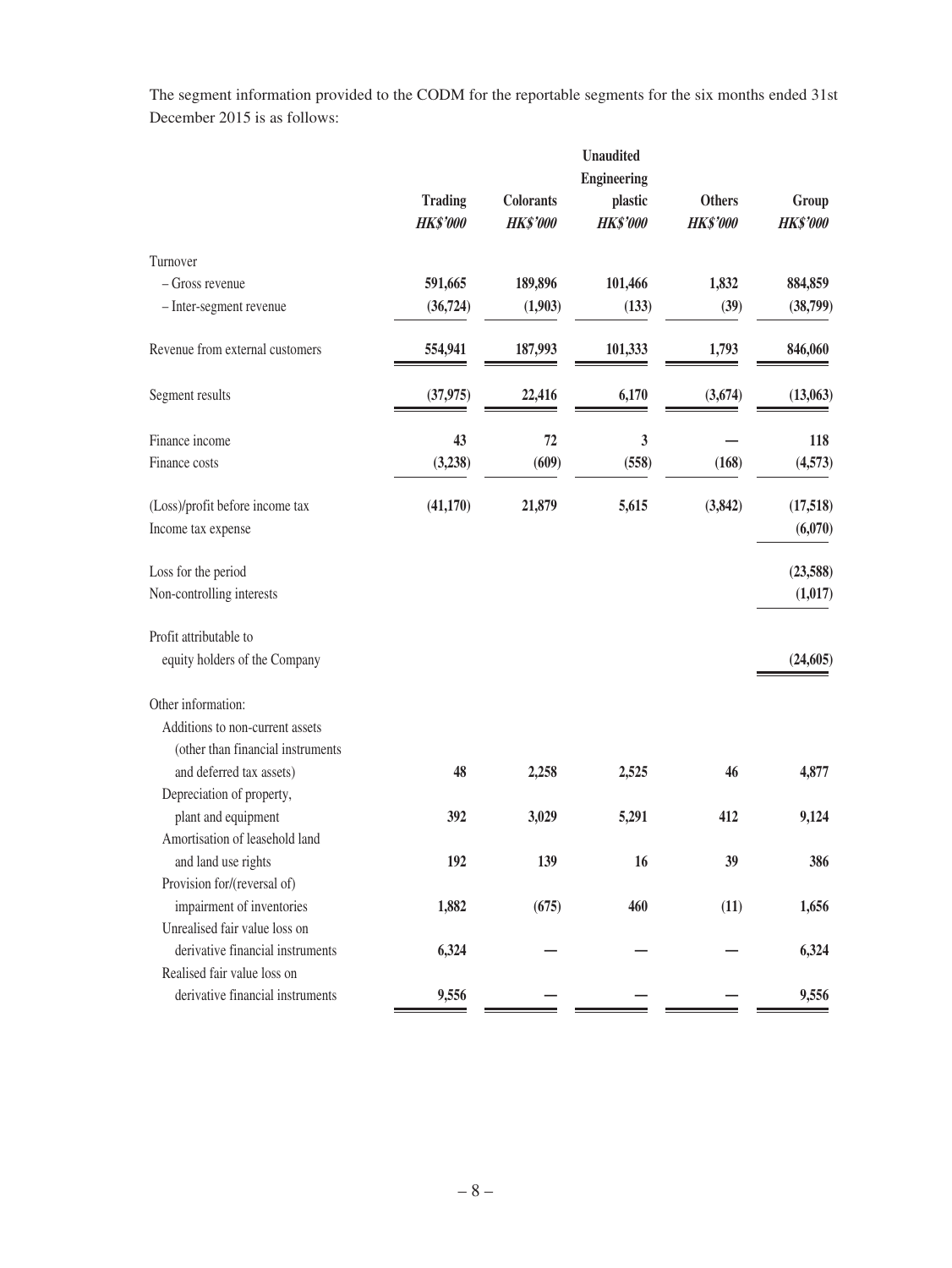The segment information provided to the CODM for the reportable segments as at 31st December 2015 is as follows:

|                          |                                   |                                     | <b>Unaudited</b>           |                                  |                          |
|--------------------------|-----------------------------------|-------------------------------------|----------------------------|----------------------------------|--------------------------|
|                          |                                   |                                     | <b>Engineering</b>         |                                  |                          |
|                          | <b>Trading</b><br><b>HK\$'000</b> | <b>Colorants</b><br><b>HK\$'000</b> | plastic<br><b>HK\$'000</b> | <b>Others</b><br><b>HK\$'000</b> | Group<br><b>HK\$'000</b> |
| Segment assets           | 395,713                           | 282,029                             | 139,971                    | 120,004                          | 937,717                  |
| Total assets             |                                   |                                     |                            |                                  | 937,717                  |
| Segment liabilities      | (73, 842)                         | (31, 544)                           | (11,400)                   | (5,029)                          | (121, 815)               |
| <b>Borrowings</b>        | (276, 247)                        | (24,161)                            | (33,233)                   | (7, 138)                         | (340,779)                |
| <b>Total liabilities</b> |                                   |                                     |                            |                                  | (462, 594)               |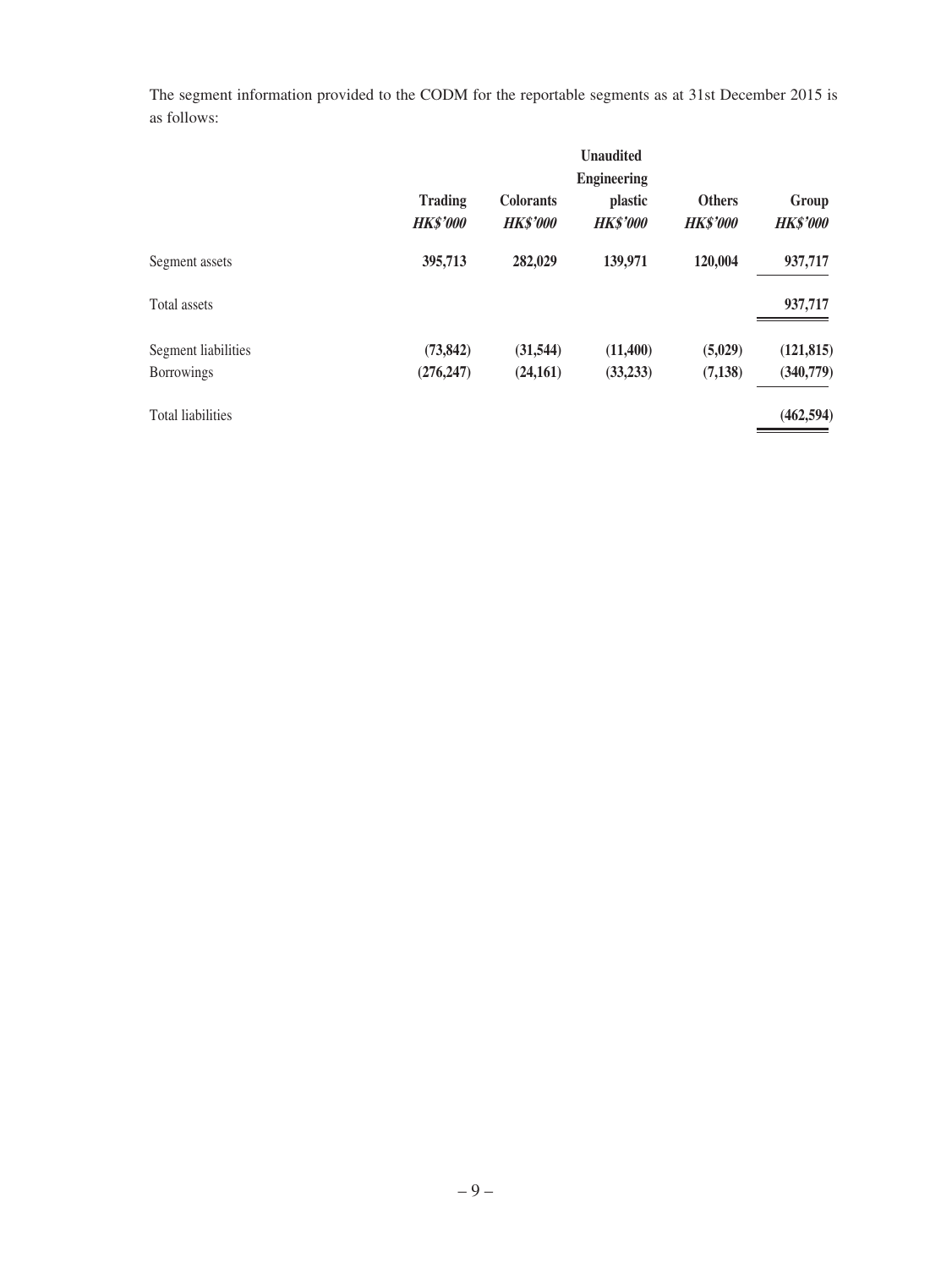The segment information provided to the CODM for the reportable segments for the six months ended 31st December 2014 is as follows:

|                                    | Trading   |           | Engineering    |          |           |
|------------------------------------|-----------|-----------|----------------|----------|-----------|
|                                    |           | Colorants | plastic        | Others   | Group     |
|                                    | HK\$'000  | HK\$'000  | HK\$'000       | HK\$'000 | HK\$'000  |
| Turnover                           |           |           |                |          |           |
| - Gross revenue                    | 600,706   | 204,045   | 94,921         | 2,192    | 901,864   |
| - Inter-segment revenue            | (49,078)  | (1,057)   | (520)          |          | (50, 655) |
| Revenue from external customers    | 551,628   | 202,988   | 94,401         | 2,192    | 851,209   |
| Segment results                    | (25, 281) | 35,575    | 1,982          | (1,330)  | 10,946    |
| Finance income                     | 71        | 83        | $\overline{2}$ |          | 156       |
| Finance costs                      | (2,467)   | (927)     | (571)          | (105)    | (4,070)   |
| (Loss)/profit before income tax    | (27, 677) | 34,731    | 1,413          | (1, 435) | 7,032     |
| Income tax expense                 |           |           |                |          | (4,756)   |
| Profit for the period              |           |           |                |          | 2,276     |
| Non-controlling interests          |           |           |                |          | (174)     |
| Profit attributable to             |           |           |                |          |           |
| equity holders of the Company      |           |           |                |          | 2,102     |
| Other information:                 |           |           |                |          |           |
| Additions to non-current assets    |           |           |                |          |           |
| (other than financial instruments) |           |           |                |          |           |
| and deferred tax assets)           | 634       | 2,271     | 4,564          | 238      | 7,707     |
| Depreciation of property,          |           |           |                |          |           |
| plant and equipment                | 357       | 2,865     | 4,999          | 411      | 8,632     |
| Amortisation of leasehold land     |           |           |                |          |           |
| and land use rights                | 199       | 104       | 16             | 39       | 358       |
| Provision for/(reversal of)        |           |           |                |          |           |
| impairment of inventories          | 1,840     | (5)       | 103            |          | 1,938     |
| Unrealised fair value gain on      |           |           |                |          |           |
| derivative financial instruments   | (534)     |           |                |          | (534)     |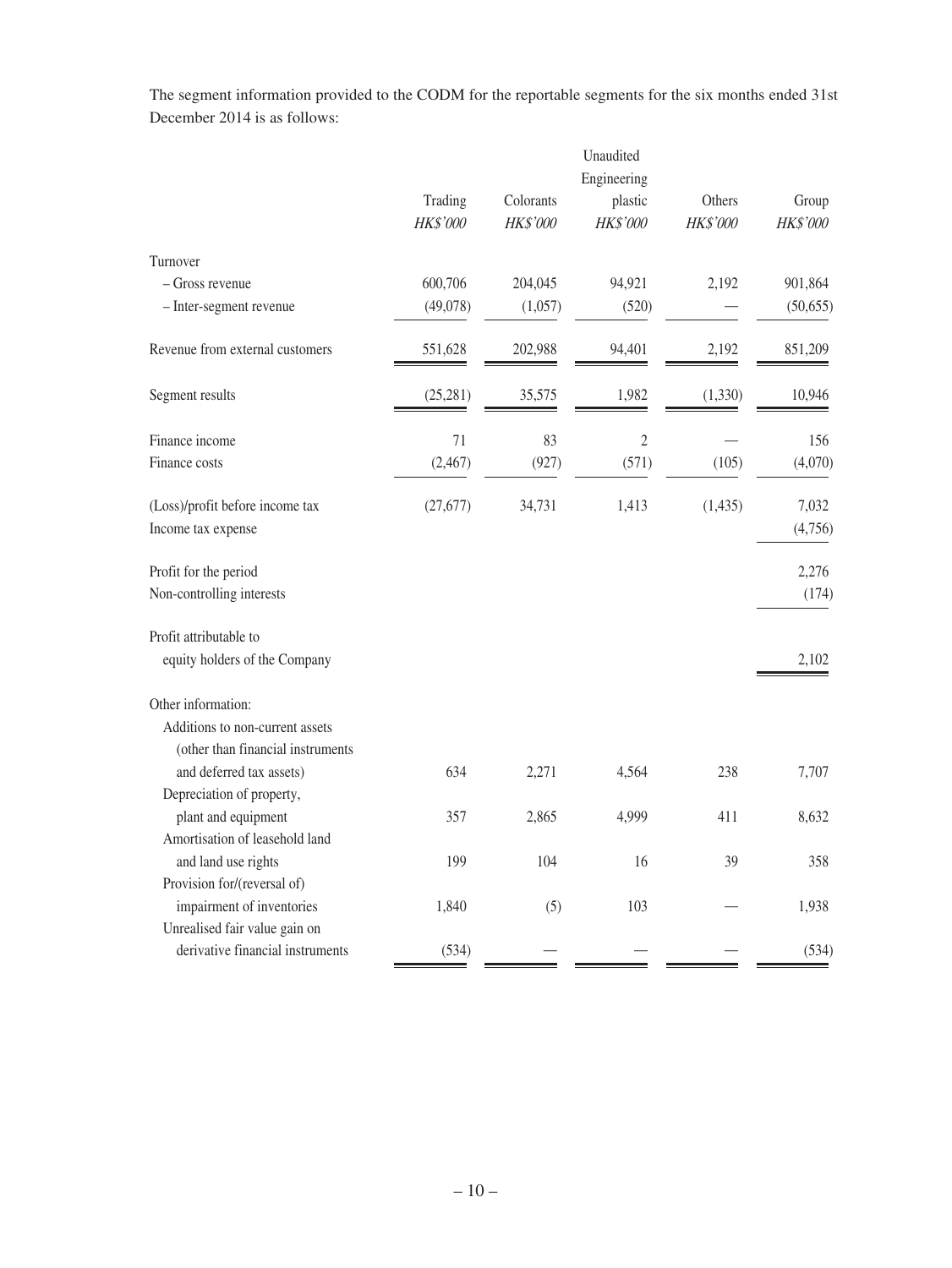The segment information provided to the CODM for the reportable segments as at 30th June 2015 is as follows:

|                          |                            |                              | Audited                    |                           |                   |
|--------------------------|----------------------------|------------------------------|----------------------------|---------------------------|-------------------|
|                          |                            |                              | Engineering                |                           |                   |
|                          | Trading<br><b>HK\$'000</b> | Colorants<br><b>HK\$'000</b> | plastic<br><b>HK\$'000</b> | Others<br><b>HK\$'000</b> | Group<br>HK\$'000 |
| Segment assets           | 392,363                    | 290,816                      | 156,485                    | 119.739                   | 959,403           |
| Total assets             |                            |                              |                            |                           | 959,403           |
| Segment liabilities      | (74, 217)                  | (29,510)                     | (13,351)                   | (6,425)                   | (123,503)         |
| <b>Borrowings</b>        | (238, 011)                 | (28, 550)                    | (43,960)                   | (6,948)                   | (317, 469)        |
| <b>Total liabilities</b> |                            |                              |                            |                           | (440, 972)        |

The entity is domiciled in Hong Kong. The revenue from external customers attributed to Hong Kong for the six months ended 31st December 2015 is approximately HK\$363,030,000 (2014: HK\$397,792,000) and the total of its revenue from external customers from other locations (mainly the People's Republic of China ("PRC")) is approximately HK\$483,030,000 (2014: HK\$453,417,000).

At 31st December 2015, the total of non-current assets other than financial instruments and deferred income tax assets (there are no employment benefit assets and rights arising under insurance contracts) located in Hong Kong is approximately HK\$154,203,000 (30th June 2015: HK\$158,620,000), and the total of these non-current assets located in other locations (mainly the PRC) is approximately HK\$102,228,000 (30th June 2015: HK\$106,343,000).

#### **4 Other income**

|               |                 | <b>Unaudited</b> |  |  |
|---------------|-----------------|------------------|--|--|
|               |                 | Six months ended |  |  |
|               | 31st December   |                  |  |  |
|               | 2015            | 2014             |  |  |
|               | <b>HK\$'000</b> | <b>HK\$'000</b>  |  |  |
| Rental income | 2,752           | 2,525            |  |  |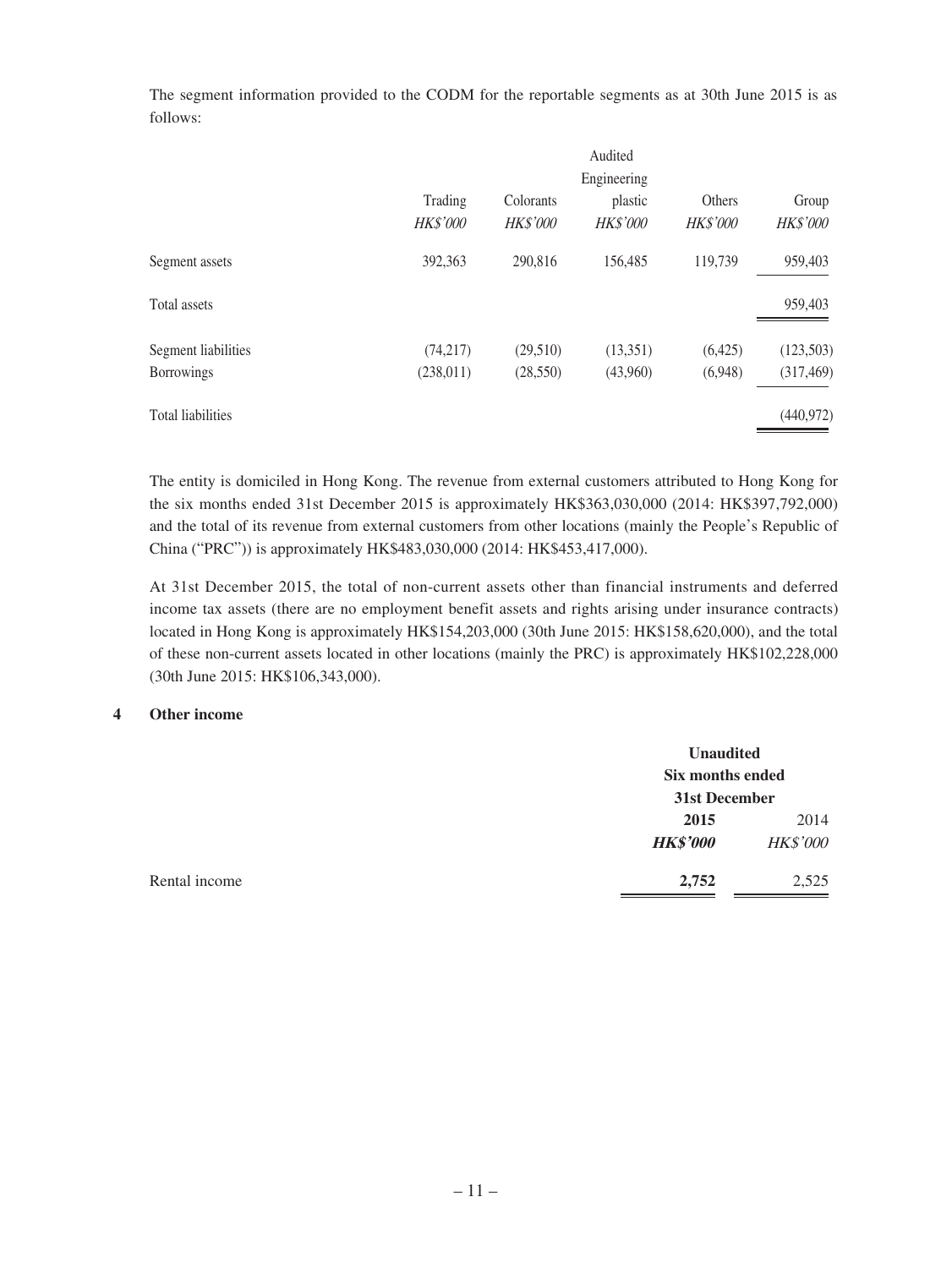# **5 Other (losses)/gains, net**

|                                                       | <b>Unaudited</b><br>Six months ended<br>31st December |                 |
|-------------------------------------------------------|-------------------------------------------------------|-----------------|
|                                                       | 2015                                                  | 2014            |
|                                                       | <b>HK\$'000</b>                                       | <b>HK\$'000</b> |
| Net exchange losses                                   | (3,075)                                               | (594)           |
| Gain on disposal of property, plant and equipment     | 133                                                   | 217             |
| Gain on disposal of a subsidiary                      | 308                                                   |                 |
| Derivative financial instruments                      |                                                       |                 |
| - forward foreign exchange contracts held for trading |                                                       |                 |
| – unrealised                                          | (6,324)                                               | 534             |
| – realised                                            | (9,556)                                               | 1,481           |
| Others                                                | 1,143                                                 | 526             |
|                                                       | (17,371)                                              | 2,164           |

# **6 Operating (loss)/profit**

Operating (loss)/profit is stated after charging/(crediting) the following:

|                                                                      | <b>Unaudited</b><br>Six months ended<br>31st December |                 |
|----------------------------------------------------------------------|-------------------------------------------------------|-----------------|
|                                                                      |                                                       |                 |
|                                                                      |                                                       |                 |
|                                                                      | 2015                                                  | 2014            |
|                                                                      | <b>HK\$'000</b>                                       | <b>HK\$'000</b> |
| Cost of inventories recognised as expenses included in cost of sales | 702,901                                               | 710,109         |
| Depreciation of property, plant and equipment                        | 9,124                                                 | 8,632           |
| Amortisation of leasehold land and land use rights                   | 386                                                   | 358             |
| Operating lease rentals in respect of land and buildings             | 4,761                                                 | 4,688           |
| Employee benefit expenses, including Directors' emoluments           | 61,521                                                | 59,474          |
| (Reversal of)/provision for impairment of trade receivables          | (345)                                                 | 368             |
| Provision for impairment of inventories                              | 1,656                                                 | 1,938           |
| Gain on disposal of property, plant and equipment                    | (133)                                                 | (217)           |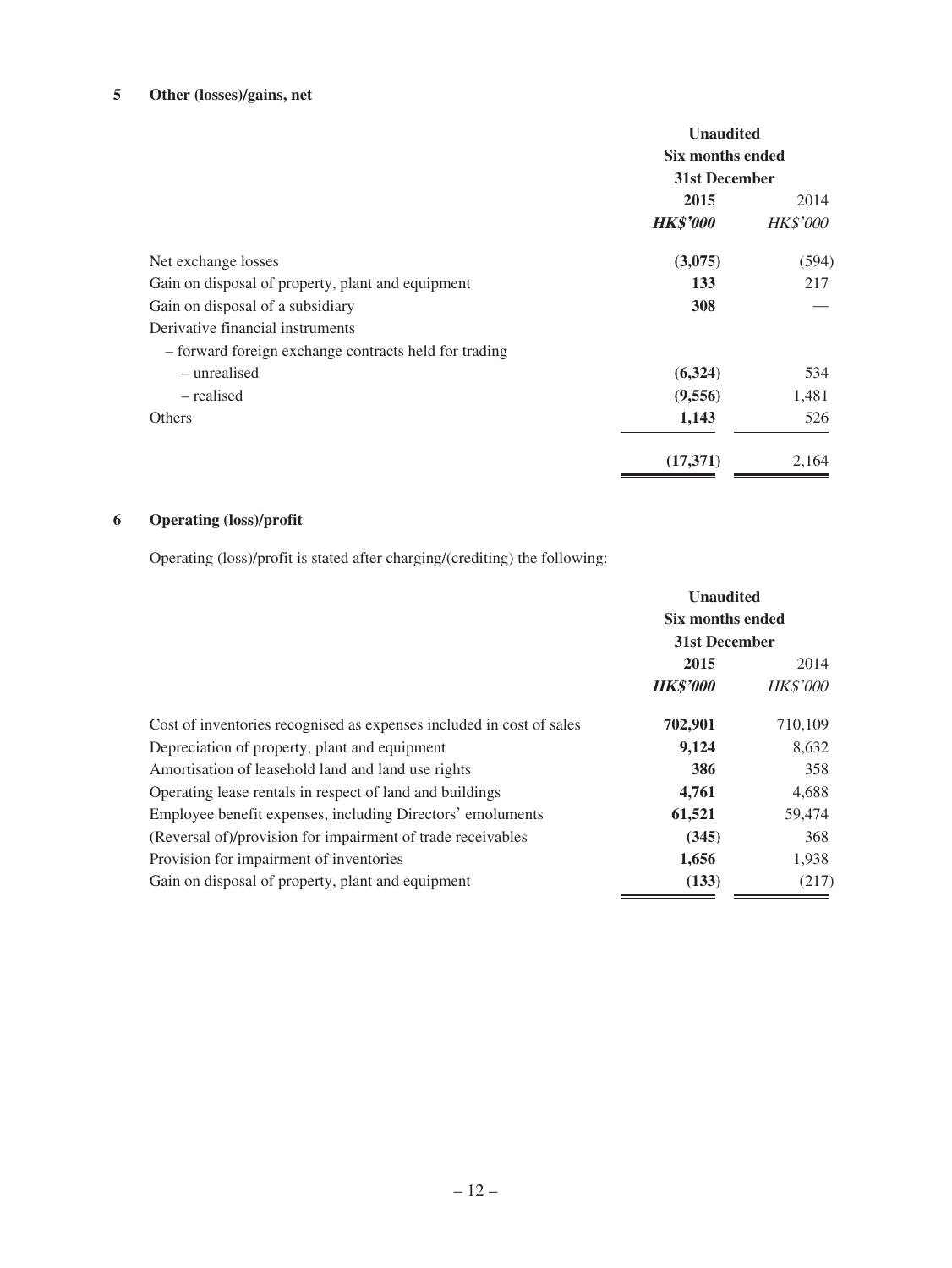#### **7 Finance income and costs**

|                                                                  | <b>Unaudited</b><br>Six months ended<br>31st December |                 |
|------------------------------------------------------------------|-------------------------------------------------------|-----------------|
|                                                                  |                                                       |                 |
|                                                                  |                                                       |                 |
|                                                                  | 2015                                                  | 2014            |
|                                                                  | <b>HK\$'000</b>                                       | <b>HK\$'000</b> |
| Finance income:                                                  |                                                       |                 |
| - Interest income from bank deposits                             | 118                                                   | 156             |
| Finance costs:                                                   |                                                       |                 |
| - Interest on bank borrowings wholly repayable within five years | (5,963)                                               | (5,462)         |
| - Net exchange gains on financing activities                     | 1,390                                                 | 1,392           |
|                                                                  | (4,573)                                               | (4,070)         |
| Finance costs, net                                               | (4, 455)                                              | (3,914)         |

#### **8 Income tax expense**

Hong Kong profits tax has been provided for at the rate of 16.5% (2014: 16.5%) on the estimated assessable profit for the period. Income tax on the Group's subsidiaries established and operate in the PRC has been calculated on the estimated assessable profit for the period at the rate of taxation as applicable to the relevant subsidiaries, which is 25% (2014: 25%).

The amount of income tax charged to the interim consolidated income statement represents:

|                            | <b>Unaudited</b><br>Six months ended<br>31st December |                 |
|----------------------------|-------------------------------------------------------|-----------------|
|                            |                                                       |                 |
|                            |                                                       |                 |
|                            | 2015                                                  | 2014            |
|                            | <b>HK\$'000</b>                                       | <b>HK\$'000</b> |
| Current income tax         |                                                       |                 |
| - Hong Kong profits tax    | 972                                                   | 408             |
| - PRC corporate income tax | 4,296                                                 | 3,383           |
| Deferred income tax        | 802                                                   | 965             |
|                            | 6,070                                                 | 4,756           |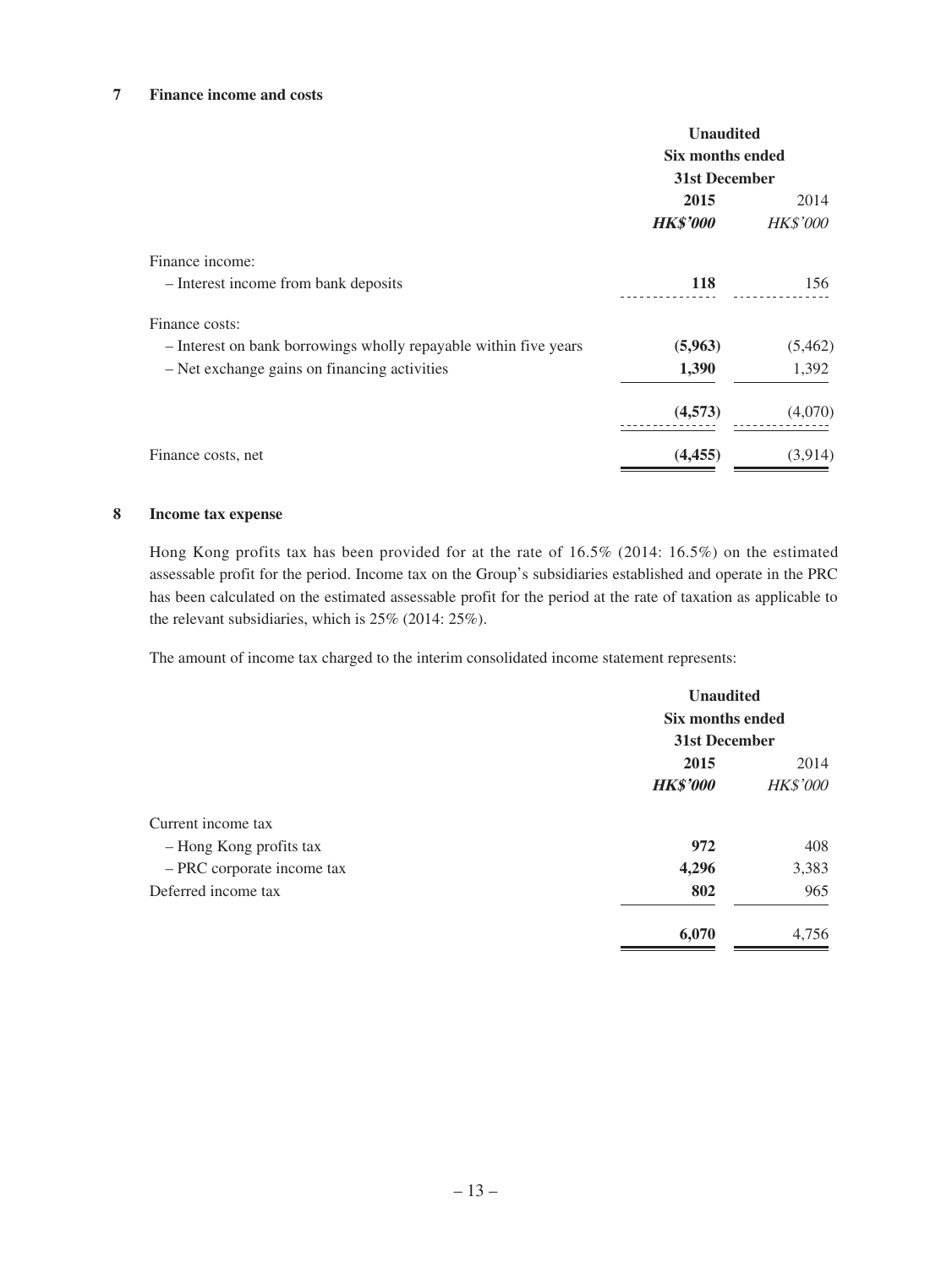#### **9 Dividends**

At a meeting held on 25th February 2016, the Directors resolved not to declare any interim dividend for the six months ended 31st December 2015.

At a meeting held on 19th November 2015, the Directors declared a final dividend of HK\$1.0 cent per share, totaling HK\$3,692,000 for the year ended 30th June 2015, which was paid during the six months ended 31st December 2015.

#### **10 (Loss)/earnings per share**

The calculation of basic (loss)/earnings per share is based on the loss attributable to equity holders of the Company for the period of HK\$24,605,000 (2014: profit of HK\$2,102,000) and 369,200,000 (2014: 369,200,000) ordinary shares in issue during the period.

Diluted (loss)/earnings per share is calculated by adjusting the weighted average number of ordinary shares outstanding to assume conversion of dilutive potential ordinary shares arising from the Company's share options. Dilutive (loss)/earnings per share for the period ended 31st December 2015 and 2014 equal basic (loss)/earnings per share as there was no dilutive potential ordinary share as at the period ended 31st December 2015 and 2014.

#### **11 Trade and bills receivables**

|                                               | <b>Unaudited</b> | Audited         |
|-----------------------------------------------|------------------|-----------------|
|                                               | 31st December    | 30th June       |
|                                               | 2015             | 2015            |
|                                               | <b>HK\$'000</b>  | <b>HK\$'000</b> |
| Trade receivables                             | 260,222          | 253,263         |
| Less: provision for impairment of receivables | (4,249)          | (4,700)         |
|                                               | 255,973          | 248,563         |
| Bills receivables                             | 29,153           | 27,948          |
|                                               | 285,126          | 276,511         |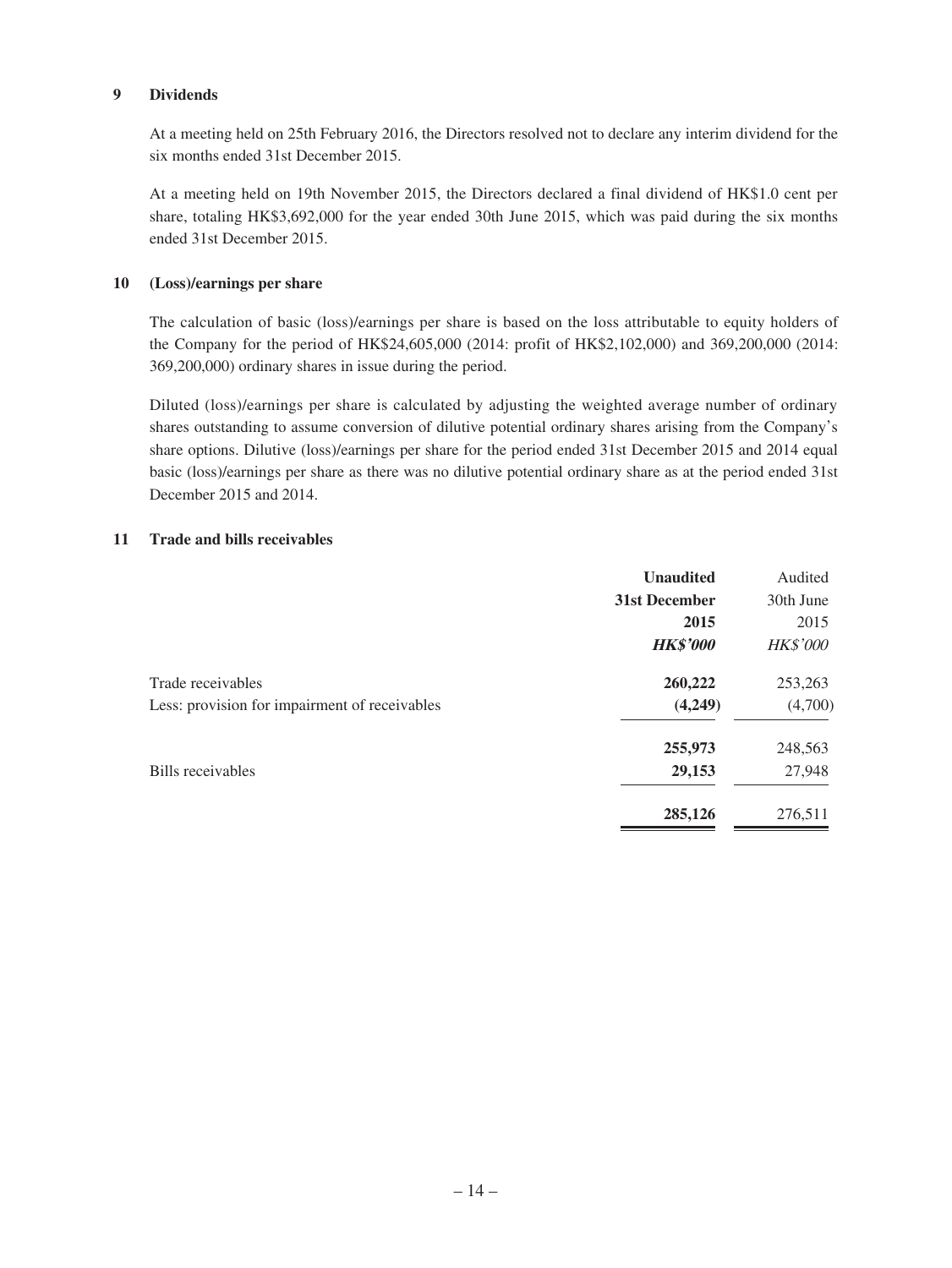At 31st December 2015, the aging analysis of trade receivables, based on invoice date, is as follows:

|               | <b>Unaudited</b> | Audited         |
|---------------|------------------|-----------------|
|               | 31st December    | 30th June       |
|               | 2015             | 2015            |
|               | <b>HK\$'000</b>  | <b>HK\$'000</b> |
| Below 90 days | 239,060          | 230,126         |
| 91-180 days   | 14,958           | 15,544          |
| Over 180 days | 6,204            | 7,593           |
|               | 260,222          | 253,263         |

The majority of the Group's sales are with credit terms of 30 to 90 days. The remaining amounts are on letter of credit or documents against payment.

Bill receivables are mainly with maturity period of within 180 days.

At 31st December 2015, there are bills of exchange HK\$10,895,000 (30th June 2015: HK\$9,583,000) transferred to banks with recourse in exchange for cash. The transactions had been accounted for as collateralised bank advances.

#### **12 Trade payables**

At 31st December 2015, the aging analysis of trade payables, based on invoice date, is as follows:

|               | <b>Unaudited</b> | Audited         |
|---------------|------------------|-----------------|
|               | 31st December    | 30th June       |
|               | 2015             | 2015            |
|               | <b>HK\$'000</b>  | <b>HK\$'000</b> |
| Below 90 days | 57,441           | 70,798          |
| 91-180 days   | 63               | 148             |
| Over 180 days | 1,103            | 873             |
|               | 58,607           | 71,819          |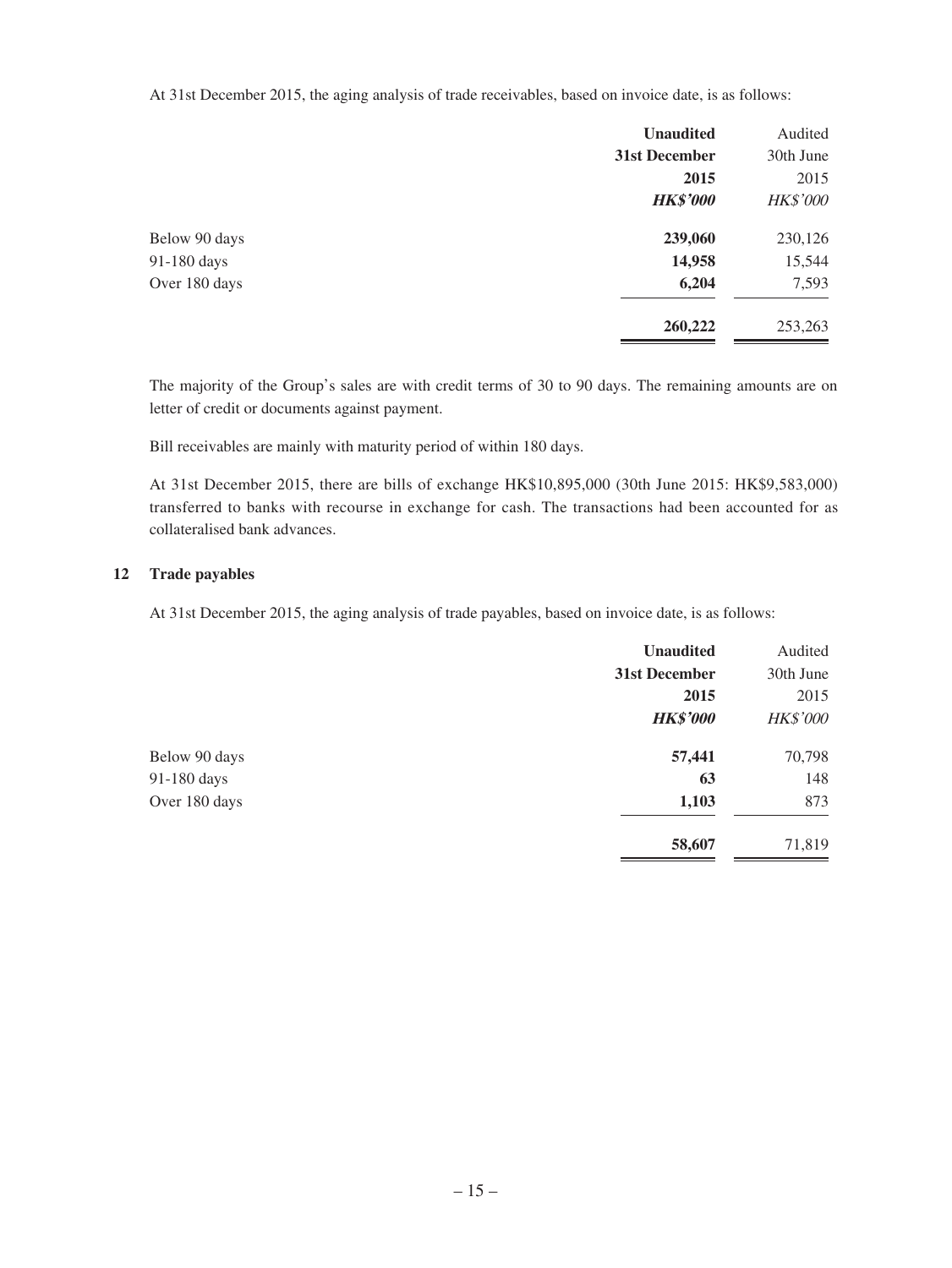### **INTERIM DIVIDEND**

The Board has resolved not to declare any interim dividend for the six months ended 31st December 2015.

### **MANAGEMENT DISCUSSION AND ANALYSIS**

### BUSINESS REVIEW

In the first half of the financial year, the continued slow growth of China's economy and the high volatility of the Renminbi and oil prices posed major challenges for the Group's business. However, the Group's loyal customer base, timely adjustment of business strategies by increasing allocation of resources to export-related businesses, enabling the Group to mitigate the impact of external factors on its business. For the six months ended 31st December 2015, the Group's total turnover only declined slightly by 1% from HK\$851,209,000 in the same period last year to HK\$846,060,000.

Despite economic uncertainties, the Group capitalised on its superior product quality and focused on the sale of products with higher gross profit margins, leading to a gross profit of HK\$98,739,000 (2014: HK\$97,006,000). Gross profit margin was 11.7%, which is similar to the last corresponding period. However, operating costs increased due to the implementation of the minimum wage policy in China, together with the recently volatile Renminbi exchange rate, the Group had unrealised and realised losses from forward foreign exchange contracts. Loss attributable to equity holders of the Company was HK\$24,605,000 (2014: Profit attributable to equity holders of the Company was HK\$2,102,000). Basic loss per share was HK6.66 cents (2014: Basic earnings per share was HK 0.57 cents).

To ensure that the Group has sufficient financial resources for business development, the Board of Directors does not propose the payment of interim dividend.

Among the three major businesses of the Group, the engineering plastics business delivered satisfactory performance. Benefitting from positive export conditions in the US and Europe, and with most orders within this segment being exports, turnover rose by 7% when compared to the last corresponding period, amounting to HK\$101,333,000. The Group's strategy to expand its product mix and customer base was also effective. Metal substitutes mainly used in kitchenware and automobiles were manufactured and sold to support the business transformation of local customers. Potential export customers were also pursued, of which food-related equipment and tools exported to Europe and US performed exceptionally well and generated substantial profits for the Group. Besides, the Southern China market delivered satisfactory results. Turnover of the Group's Dongguan office grew by 30% from the same period last year. Gross profit margin of this business segment increased by 4% from the corresponding period last year, and profit before tax reached HK\$5,615,000. With top-quality products and an expanding customer base, it is believed that this segment will continue to increase its revenue contribution to the Group.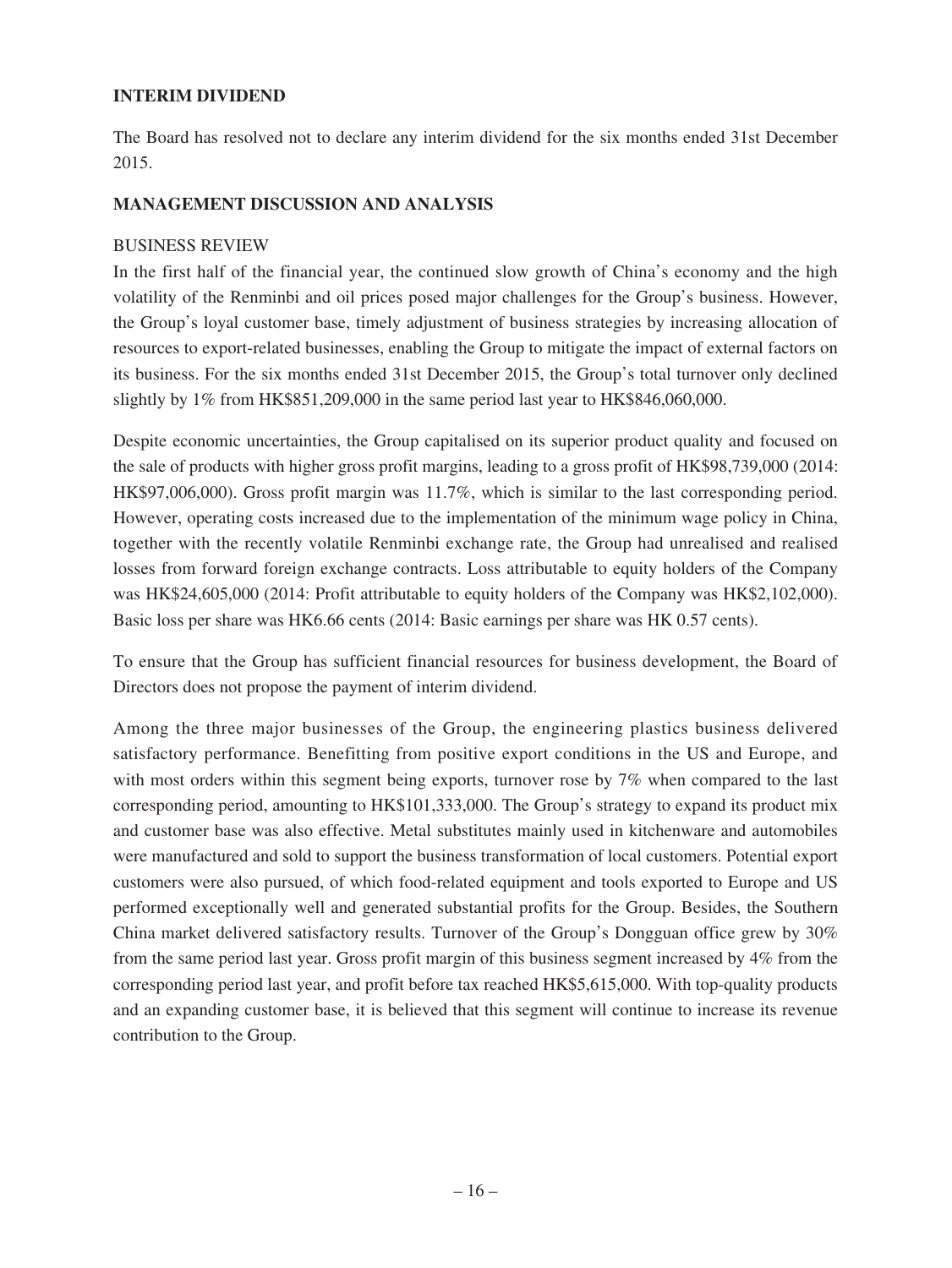In respect of the colorants, pigments and compounded plastic resin (collectively known as "colorants") business segment, demand for high value-added products in the US, Europe, and Japan remained strong. This prompted the Group to allocate more resources to this segment to secure high gross profit margin customers demanding trendy and sophisticated products such as smart electronic healthcare products and sanitary accessories, which boosted the sales volume and gross profit of this segment. As a result, the Dongguan and Xiamen operations in Southern China performed well. However, slow economic growth in China and increasing operating costs such as labour and transportation costs placed pressure on the Group's operations in Eastern and Northern China which focus on domestic sales. Furthermore, as the Group is still in the preliminary stages of tapping the automobile market – and securing relevant customers – as well as developing related products in these regions, this explains the lack of profit contributed by the segment. Turnover of this segment dropped by around 7% to HK\$187,993,000 from the last corresponding period, while gross profit margin rose slightly by three percentage points.

During the period, falling oil prices, fluctuating prices for plastic materials, and the weak domestic market affected the plastics trading business. Consequently, turnover slightly increased by 1% to HK\$554,941,000, while gross profit margin declined by approximately one percentage point. China's lackluster economic environment had a particularly strong impact on heavy industries, which in turn affects the operations of Northern China where heavy industry clients make up the majority of the Group's customers. Moreover, the recently established sales offices in Chongqing and Tianjin still need more time to develop their client base, though they are expected to generate profits for the Group in the near future. Apart from implementing stringent cost control measures, the Group will continue to leverage its competitive advantages and focus on promoting products with higher gross profit margins to maintain its growth momentum.

### PROSPECTS

Looking ahead to 2016, the management believes that uncertainties looming over the global and Chinese economies will continue to present challenges to its business. Oil prices and the Renminbi exchange rate are expected to remain relatively volatile in the upcoming year. Consequently, the Group will continue to maintain its overall profitability through cost control measures, gradual reduction in inventory and constant development of products with higher margins.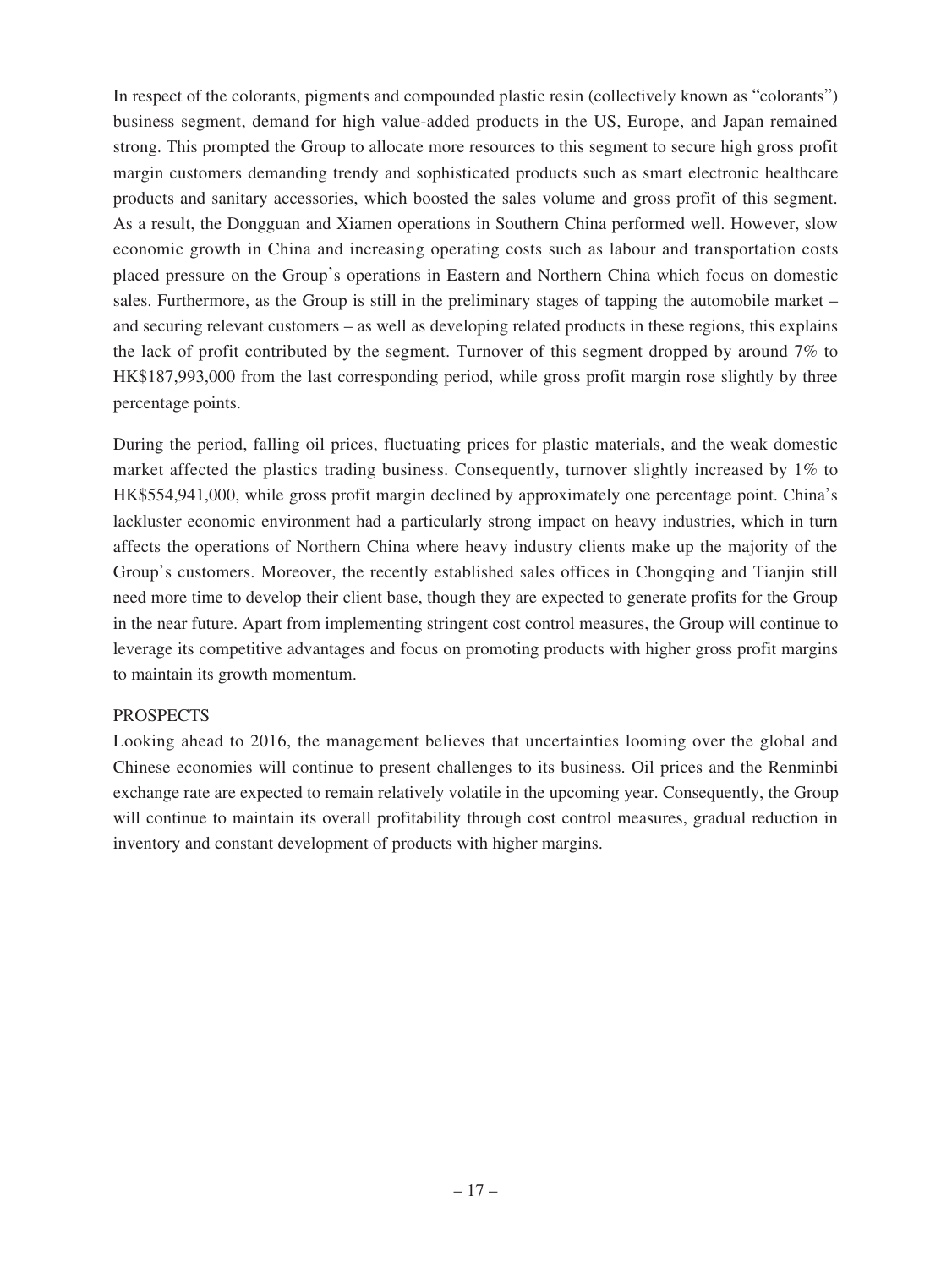While the European and US markets have showed signs of recovery, China's economy will continue to face downward pressure. Therefore, the Group has made subtle adjustments to its development strategy in the past few years which focused on addressing China's domestic market. The Group will place emphasis on the development of commodities with higher gross profit margins and strong demand. The Group will continue to develop automobile and trendy electronic products with higher entry barriers, and also study the feasibility of developing products that have pharmaceutical applications in Eastern and Northern China. The management holds the opinion that due to China's ageing population and increasing public demand for better healthcare, the pharmaceutical applications market possesses immense potential. However, the entry barriers of these products are generally higher, and would require greater initial capital and R&D investment. With the strong R&D capabilities of its R&D team in Shanghai, the Group believes that its advanced technologies and competitive advantages will enable it to penetrate new markets and discover new income streams. Driven by the One Belt, One Road initiative, the Group hopes to capture growth opportunities and develop diversified businesses by leveraging its supplier base in Southeast Asia. It also intends to assess the possibility of introducing dye-related production facilities and technologies from India. In addition, the Group has maintained a close relationship with the International Colour Alliance, which has enabled it to expand its customer base through different channels, diversify its product mix and further stimulate business growth.

With regards to controlling costs, the Group will continue to implement cost control measures, adopt robust business strategies and take a prudent financial management approach. At the same time, the Group will maintain a healthy financial position so as to support its long-term development. The Group will also continue to rely on the professional management team and its pragmatic and proactive approach to unleash its potential, overcome the challenging business environment, and reap the greatest rewards for its shareholders.

## **LIQUIDITY AND FINANCIAL RESOURCES**

The Group generally finances its operations with internally generated cashflow and banking facilities provided by its principal bankers. As at 31st December 2015, the Group has available aggregate bank loan facilities of approximately HK\$651,796,000 of which HK\$329,884,000 have been utilised and were secured by corporate guarantee issued by the Group and legal charges on certain leasehold land and buildings, investment properties and machinery and equipment in the PRC and Hong Kong owned by the Group. The Group's cash and bank balances as at 31st December 2015 amounted to approximately HK\$108,712,000. The Group's gearing ratio as at 31st December 2015 was approximately 75%, based on the total bank borrowings of approximately HK\$340,779,000 and the shareholders' funds of approximately HK\$454,558,000.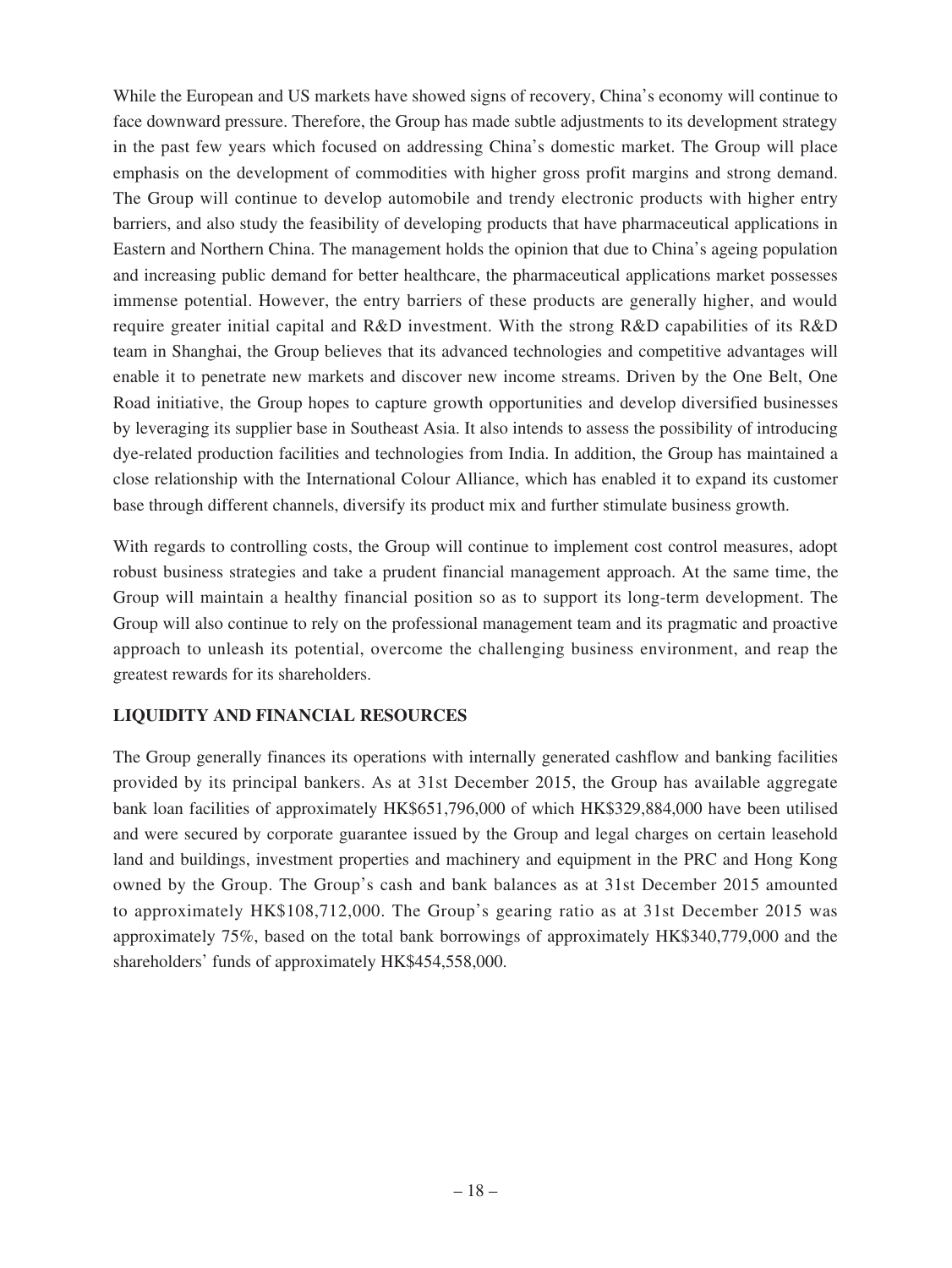## **FOREIGN EXCHANGE RISK**

The Group's bank borrowings and cash and cash equivalents are primarily denominated in Hong Kong dollars, Renminbi and US dollars. The Group's purchases were principally denominated in US dollars. The Group closely monitors currency fluctuations and manages its exchange risk by entering into forward exchange contracts from time to time.

As at 31st December 2015, the Group had outstanding forward foreign exchange contracts mainly to purchase US dollars and Renminbi. The maximum notional principal amounts of these outstanding forward foreign exchange contracts at 31st December 2015 were as follows:

|                                | 2015            |
|--------------------------------|-----------------|
|                                | <b>HK\$'000</b> |
| Sell HK dollars for US dollars | 1,692,600       |
| Sell US dollars for Renminbi   | 230,568         |

## **EMPLOYEE INFORMATION**

As at 31st December 2015, the Group employed a total of approximately 724 full-time employees. The Group's emolument policies are formulated on the performance of individual employees and are reviewed annually. The Group has an incentive scheme which is geared to the profit of the Group and the performance of its employees, as an incentive to motivate its employees to increase their contribution to the Group. The Group also provides social and medical insurance coverage, and provident fund scheme (as the case may be) to its employees depending on the location of such employees.

# **COMPLIANCE WITH THE MODEL CODE FOR SECURITIES TRANSACTIONS BY DIRECTORS**

The Company has adopted a code of conduct regarding Directors' securities transactions on terms no less exacting than the required standard set out in the Model Code for Securities Transactions by Directors of Listed Companies (the "Model Code") set out in Appendix 10 to the Rules Governing the Listing of Securities (the "Listing Rules") on The Stock Exchange of Hong Kong Limited (the "Stock Exchange"). Having made specific enquiry to all Directors of the Company, all Directors have confirmed that they had complied with the required standard set out in the Model Code and the Company's code of conduct regarding Directors' securities transactions during the period.

## **CORPORATE GOVERNANCE PRACTICE**

The Company is committed to the establishment of good corporate governance practices and procedures which serve as an important element of risk management throughout the growth and expansion of the Company. The Company emphasises on maintaining and carrying out sound, solid and effective corporate governance principles and structures.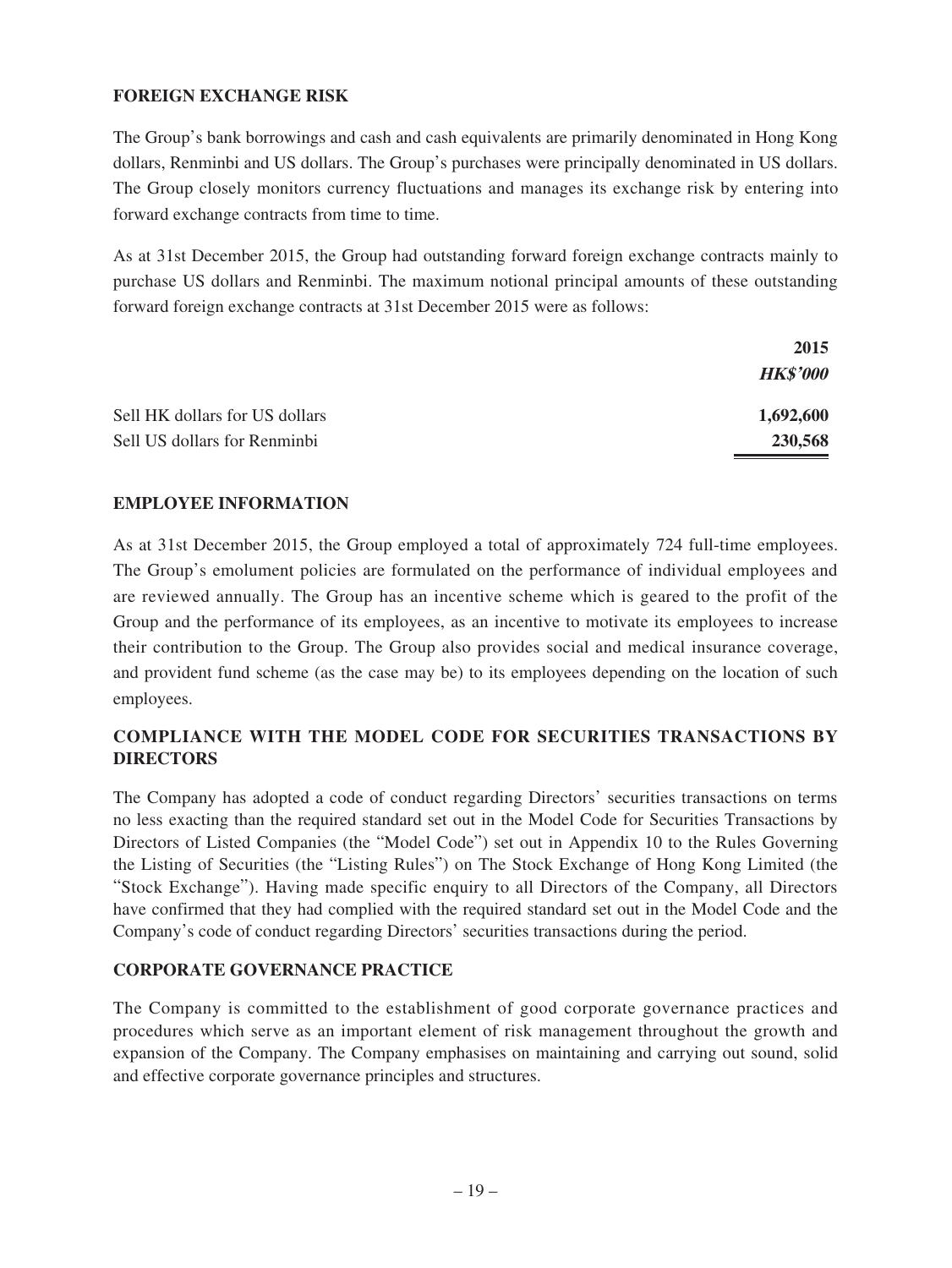The Company has complied with all the applicable code provisions as set out in Corporate Governance Code and Corporate Governance Report to the Appendix 14 of the Listing Rules (the "CG Code") throughout the six months ended 31st December 2015, except for the deviation as mentioned below.

According to the code provision A.2.1 of the CG Code, the roles of chairman and chief executive should be separate and should not be performed by the same individual. Up to the date of this interim report, the Board has not appointed any individual to be the chief executive. The roles of the chief executive have been performed collectively by all the executive directors, including the chairman, of the Company. The Board considers that this arrangement allows contributions from all executive directors with different expertise and is beneficial to the continuity of the Company's policies and strategies. Going forward, the Board will periodically review the effectiveness of this arrangement and considers appointing an individual to chief executive when it thinks appropriate.

For the purpose of further enhancing the risk management and internal control systems, the Company has engaged an external consultant to carry out an on-going project to conform the compliance with the revised CG Code. The Board of Directors has reviewed the effectiveness of the system of internal control of the Company and its subsidiaries with no material issues noted.

## **NOMINATION COMMITTEE**

The Company has formulated written terms of reference for the nomination committee of the Company (the "Nomination Committee") in accordance with the requirements of the Stock Exchange. The Nomination Committee consists of all independent non-executive Directors, namely Mr HO Wai Chi, Paul, Mr CHAN Dit Lung and Mr CHING Yu Lung and an executive Director, Mr HUI Sai Chung.

The Nomination Committee is responsible for reviewing the structure, size and composition of the Board (including the skills, knowledge and experience) on a regular basis and make recommendations to the Board regarding any proposed changes; identifying individuals suitably qualified to become Board members and select or make recommendations to the Board on the selection of, individuals nominated for directorships; assessing the independence of independent non-executive Directors; and making recommendations to the Board on relevant matters relating to the appointment or reappointment of Directors and succession planning for Directors. The Nomination Committee would review the Board's composition from time to time where Board diversity would be considered from a number of aspects, including but not limited to gender, age, cultural and education background, ethnicity, professional experience, skills, knowledge and length of services. The Nomination Committee meets at least once a year to assess the structure, size and composition of the Board.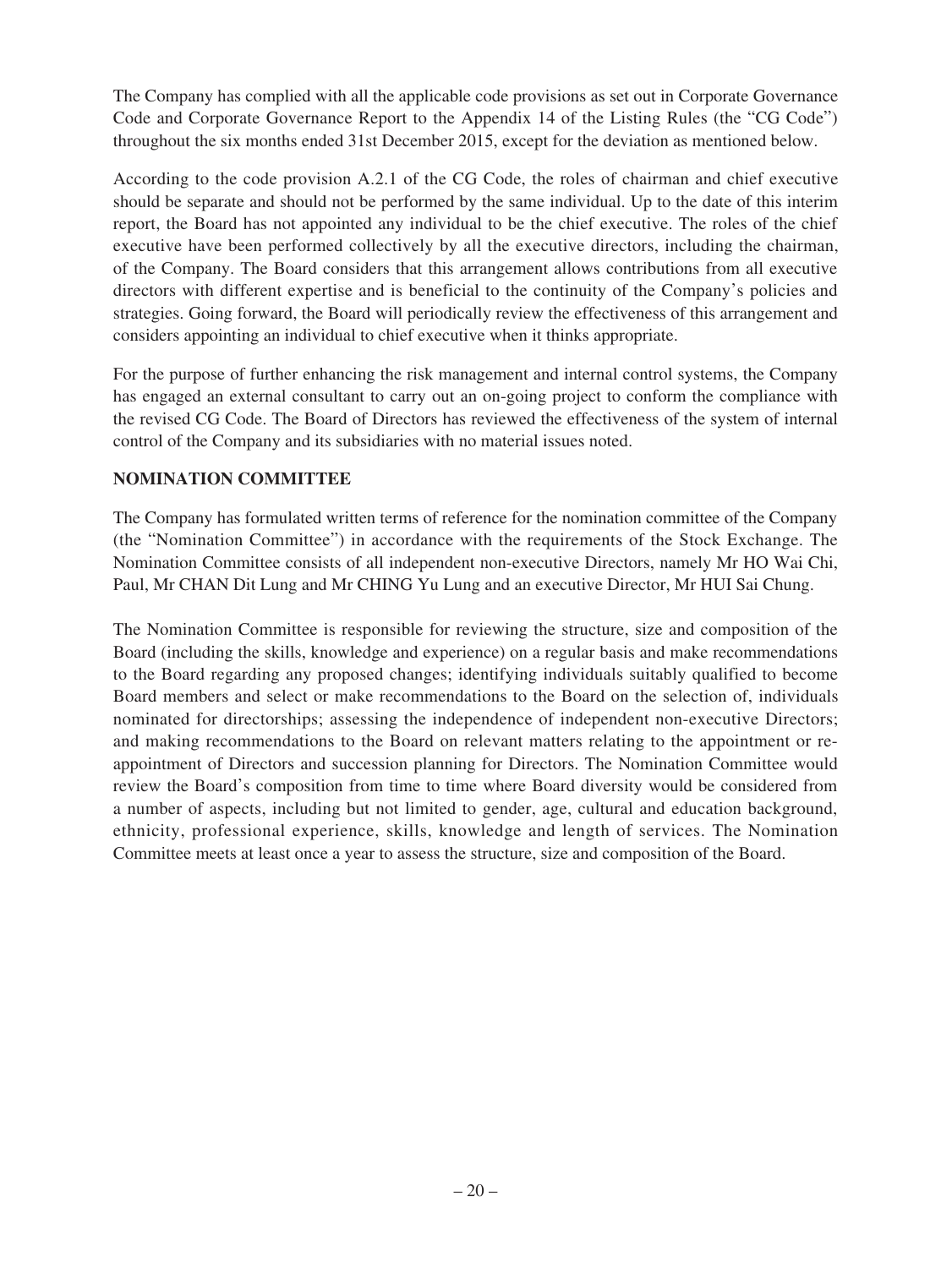## **AUDIT COMMITTEE**

The Company has formulated written terms of reference for the audit committee of the Company (the "Audit Committee") in accordance with the requirements of the Stock Exchange. The Audit Committee consists of all independent non-executive Directors, namely Mr HO Wai Chi, Paul, Mr CHAN Dit Lung and Mr CHING Yu Lung.

The principal duties of the Audit Committee are to ensure the objectivity and credibility of financial reporting and internal control procedures as well as to maintain an appropriate relationship with the external auditor of the Company. The terms of reference of the Audit Committee are aligned with the recommendations set out in "A Guide for Effective Audit Committees" issued by the Hong Kong Institute of Certified Public Accountants and Listing Rules.

The Audit Committee has reviewed with management the accounting principles and practices adopted by the Group and discussed internal controls and financial reporting matters including a review of the unaudited condensed consolidated interim financial information for the six months ended 31st December 2015 with the Directors.

## **REMUNERATION COMMITTEE**

The Company has formulated written terms of reference for the remuneration committee of the Company (the "Remuneration Committee") in accordance with the requirements of the Stock Exchange. The Remuneration Committee consists of three independent non-executive Directors, namely Mr HO Wai Chi, Paul, Mr CHAN Dit Lung and Mr CHING Yu Lung and an executive Director, Mr HUI Sai Chung.

The Remuneration Committee is responsible for ensuring formal and transparent procedures for developing remuneration policies and making recommendations to the Board on the remuneration packages of the individual executive Director and senior management. This includes benefits in kind, pension rights and compensation payments, including any compensation payable for loss or termination of their office or appointment. It takes into consideration on factors such as salaries paid by comparable companies, time commitment and responsibilities of Directors and senior management. The Remuneration Committee meets at least once a year to assess the performance and review the annual salaries and bonus of the senior executives.